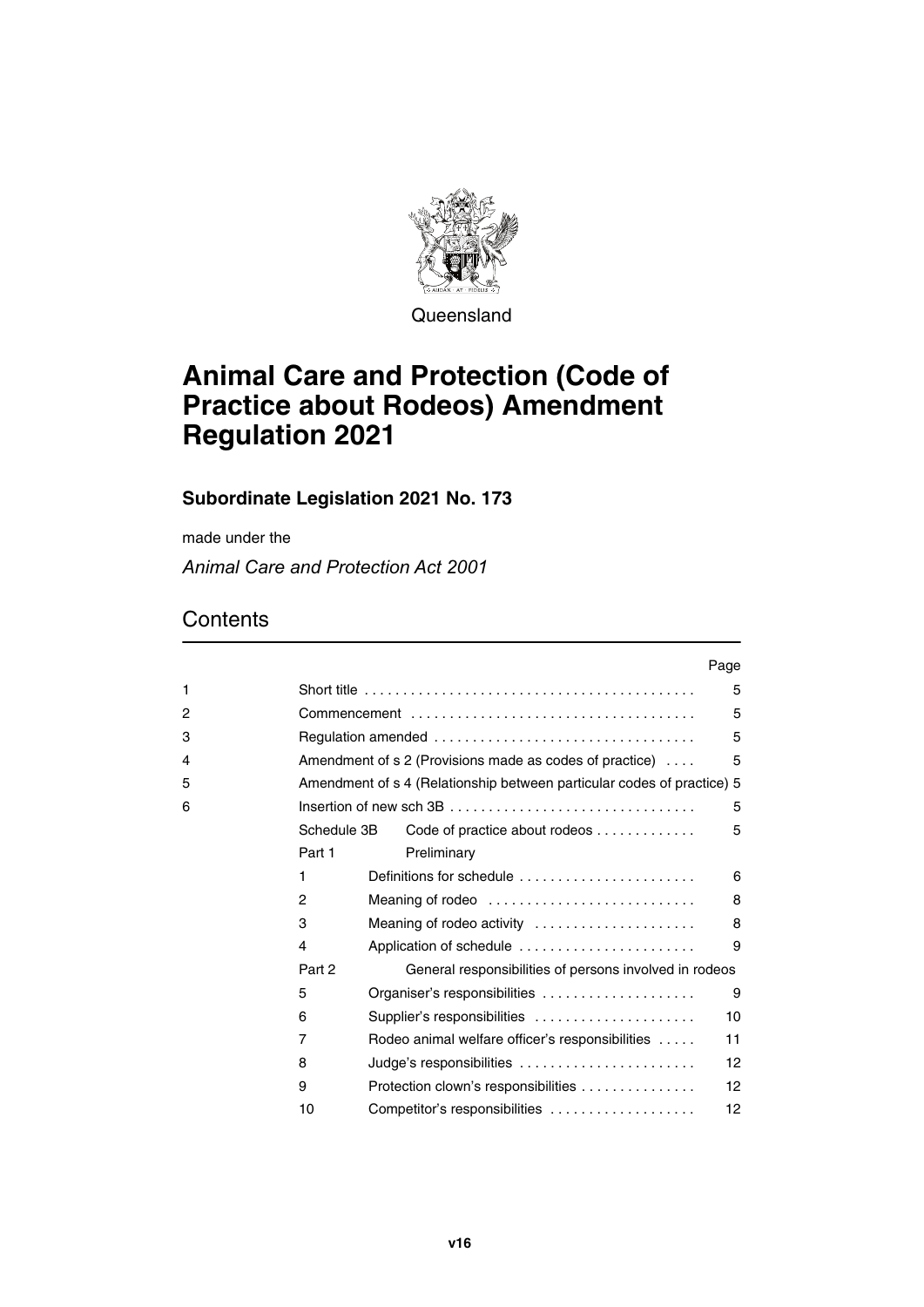| 11         | Veterinary surgeon's responsibilities                           | 12 |
|------------|-----------------------------------------------------------------|----|
| Part 3     | Facilities for use with rodeo animals                           |    |
| 12         | Design, construction and maintenance of facilities              | 13 |
| Part 4     | Handling and use of rodeo animals                               |    |
| 13         | Only rodeo animals may be used                                  | 14 |
| 14         | Suitability of rodeo animal for use in rodeo                    | 14 |
| 15         | Ensuring adequate space for rodeo animal in a yard              | 15 |
| 16         | Handling a rodeo animal in a chute                              | 15 |
| 17         | Pulling or twisting a rodeo animal's tail                       | 15 |
| 18         |                                                                 | 15 |
| 19         | Exposure to fireworks and other noise                           | 16 |
| 20         | Killing rodeo animal                                            | 16 |
| 21         | Rodeo animal incident record                                    | 17 |
| Part 5     | Use of equipment on rodeo animals                               |    |
| 22         |                                                                 | 18 |
| 23         | Competency to use equipment on rodeo animal                     | 18 |
| 24         |                                                                 | 18 |
| 25         | Use of electrical prod on bovine                                | 18 |
| 26         | Use of handling aid                                             | 19 |
| 27         | Availability and use of conveyance device                       | 20 |
| Part 6     | Particular rodeo activities                                     |    |
| Division 1 | Bareback bronc riding and saddle bronc riding                   |    |
| 28         | Meaning of bareback bronc riding and saddle bronc riding        |    |
|            |                                                                 | 21 |
| 29         | Application of division                                         | 21 |
| 30         | Suitability of horse                                            | 21 |
| 31         | Suitability of rigging and saddle                               | 21 |
| 32         |                                                                 | 22 |
| 33         | Suitability of flank strap                                      | 22 |
| Division 2 | Breakaway roping                                                |    |
| 34         | Meaning of breakaway roping                                     | 23 |
| 35         | Application of division                                         | 23 |
| 36         | Suitability of calf                                             | 23 |
| 37         | Withdrawal of competitor for failing to complete rodeo activity |    |
|            |                                                                 | 23 |
| 38         |                                                                 | 24 |
|            |                                                                 |    |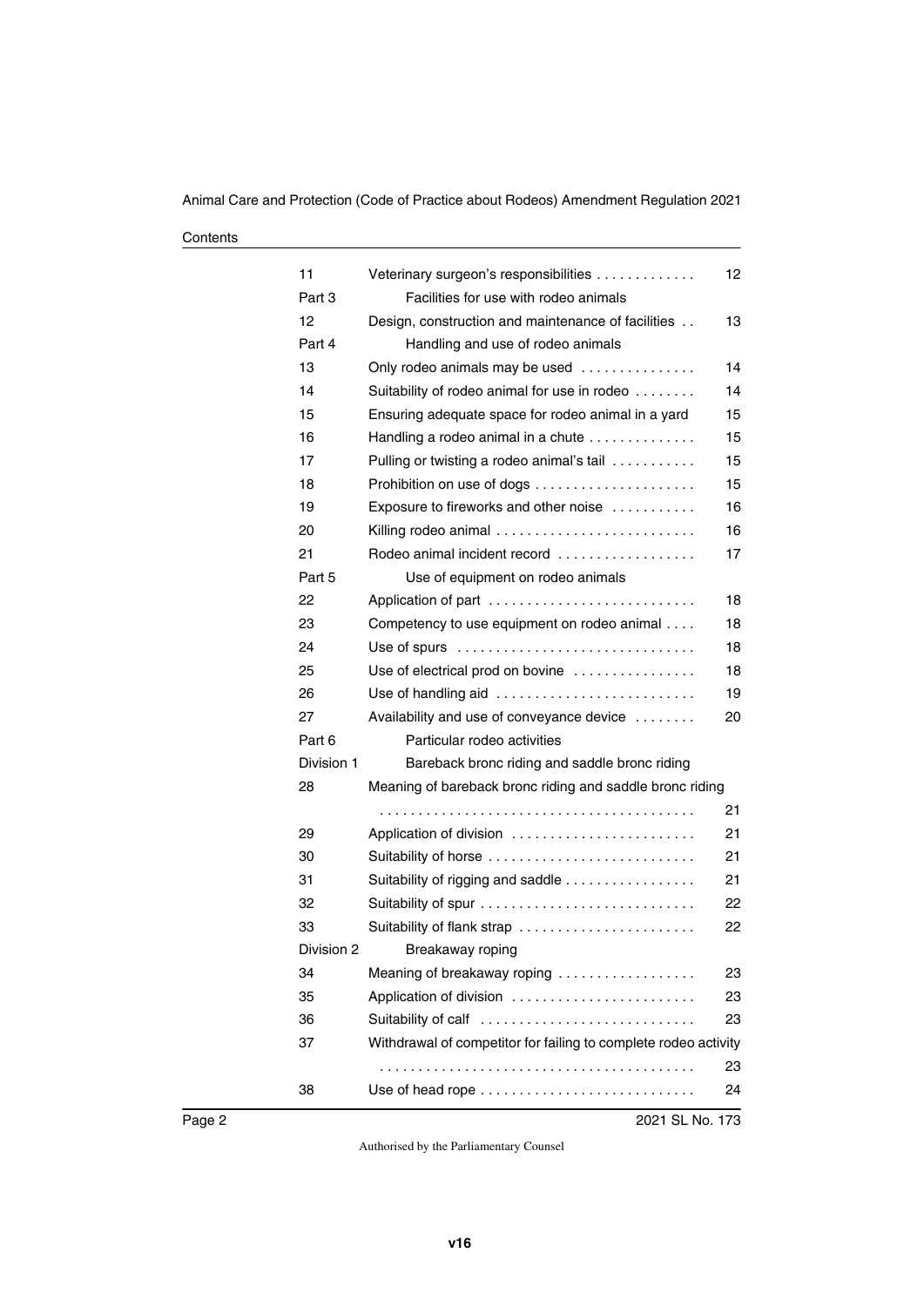| Division 3 | Bull riding and steer riding                                    |    |
|------------|-----------------------------------------------------------------|----|
| 39         | Meaning of bull riding and steer riding                         | 25 |
| 40         | Application of division                                         | 25 |
| 41         | Suitability of bull or steer                                    | 25 |
| 42         |                                                                 | 25 |
| 43         |                                                                 | 26 |
| Division 4 | Poddy riding                                                    |    |
| 44         | Meaning of poddy riding                                         | 26 |
| 45         | Application of division                                         | 26 |
| 46         | Suitability of calf                                             | 26 |
| 47         | Handling of calf                                                | 27 |
| Division 5 | Rope and tie                                                    |    |
| 48         | Meaning of rope and tie                                         | 27 |
| 49         | Application of division                                         | 27 |
| 50         | Suitability of calf                                             | 28 |
| 51         | Withdrawal of competitor for failing to complete rodeo activity |    |
|            |                                                                 | 28 |
| 52         | Handling of calf                                                | 29 |
| 53         | Use of approved roping safety device                            | 29 |
| 54         | Use of head and tie ropes                                       | 29 |
| Division 6 | Steer wrestling and chute dogging                               |    |
| 55         | Meaning of steer wrestling and chute dogging                    | 30 |
| 56         | Application of division                                         | 30 |
| 57         | Suitability of steer                                            | 30 |
| 58         | Withdrawal of competitor for failing to complete rodeo activity |    |
|            |                                                                 | 31 |
| 59         | Handling of steer                                               | 31 |
| Division 7 | Team roping                                                     |    |
| 60         |                                                                 | 32 |
| 61         | Application of division                                         | 32 |
| 62         | Suitability of steer                                            | 32 |
| 63         | Withdrawal of competitor for failing to complete rodeo activity |    |
|            |                                                                 | 33 |
| 64         | Handling of steer                                               | 33 |
| 65         | Suitability of horn wraps                                       | 33 |
| Part 7     | Condition scores for rodeo animals                              |    |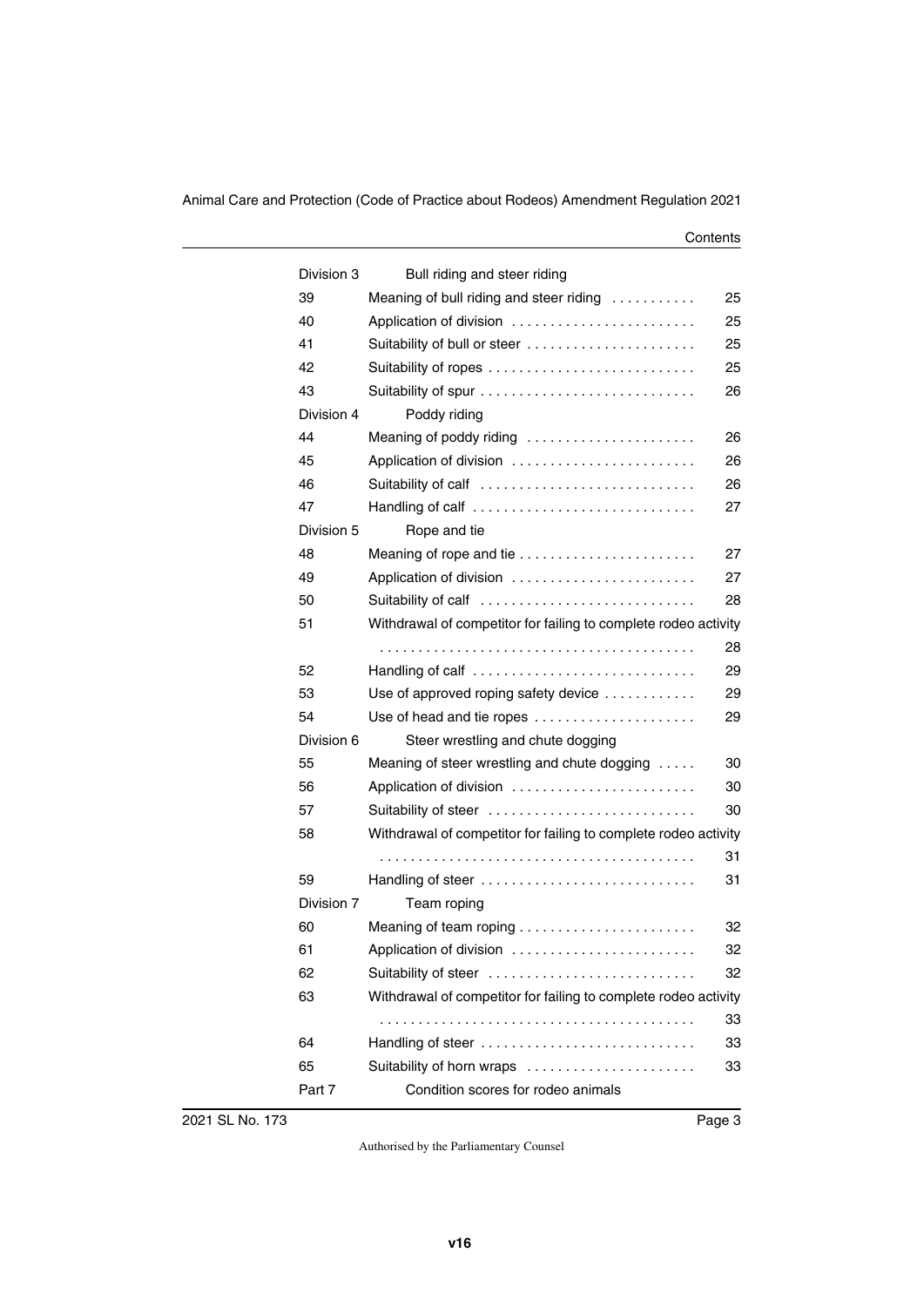| 66. | Condition score for bovine | 34 |
|-----|----------------------------|----|
| 67  | Condition score for horse  | 35 |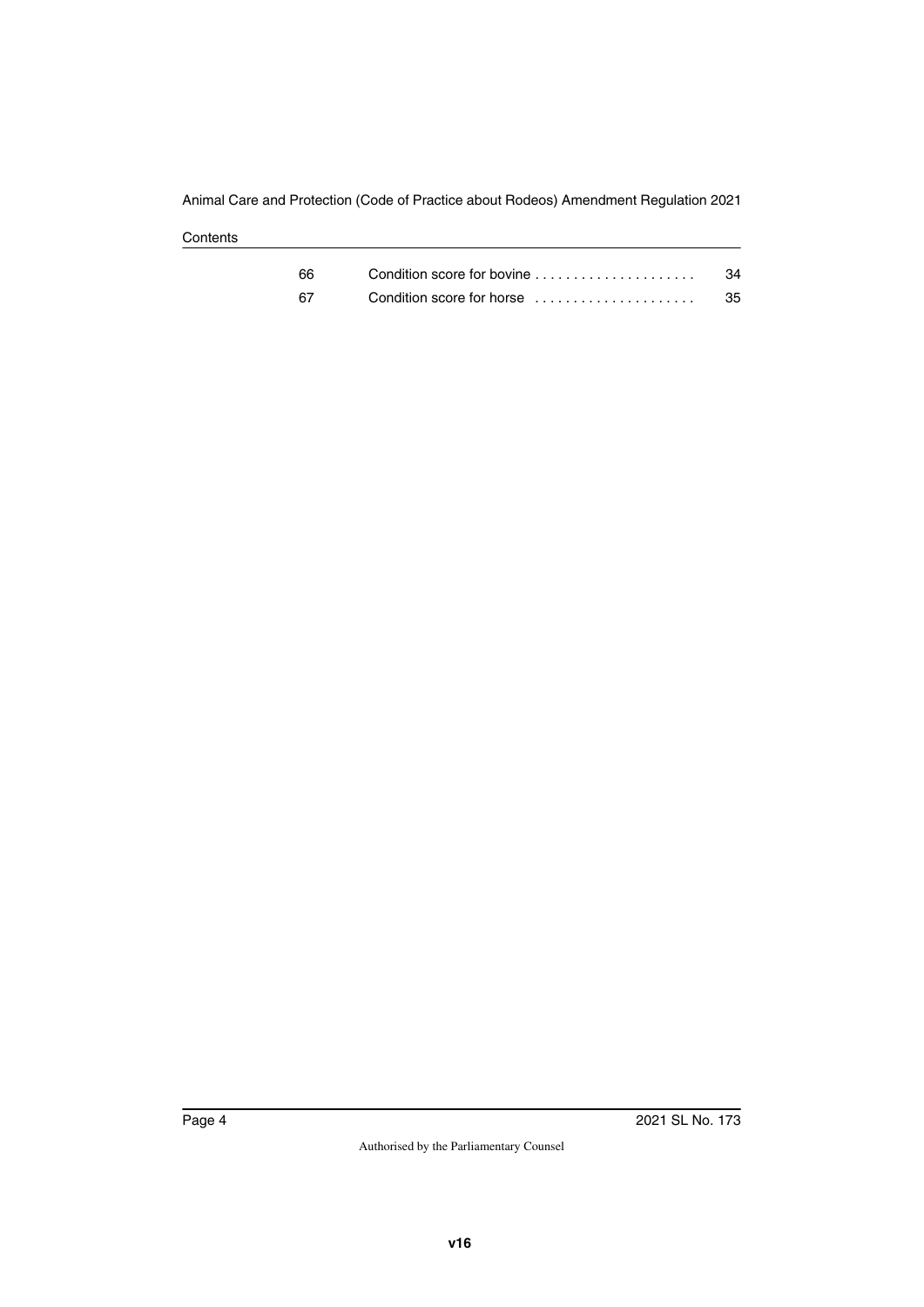[s 1]

#### <span id="page-4-0"></span>**1 Short title**

<span id="page-4-1"></span>This regulation may be cited as the *Animal Care and Protection (Code of Practice about Rodeos) Amendment Regulation 2021*.

#### <span id="page-4-2"></span>**2 Commencement**

<span id="page-4-3"></span>This regulation commences on 1 January 2022.

#### <span id="page-4-4"></span>**3 Regulation amended**

<span id="page-4-5"></span>This regulation amends the *Animal Care and Protection Regulation 2012*.

#### <span id="page-4-7"></span><span id="page-4-6"></span>**4 Amendment of s 2 (Provisions made as codes of practice)**

Section  $2(1)$ —

*insert—*

(h) schedule 3B.

#### <span id="page-4-9"></span><span id="page-4-8"></span>**5 Amendment of s 4 (Relationship between particular codes of practice)**

Section 4(1)(a), '3AA or  $3A'$ —

*omit, insert—*

<span id="page-4-13"></span>3AA, 3A or 3B

## <span id="page-4-10"></span>**6 Insertion of new sch 3B**

<span id="page-4-11"></span>After schedule 3A—

*insert—*

# <span id="page-4-12"></span>**Schedule 3B Code of practice about rodeos**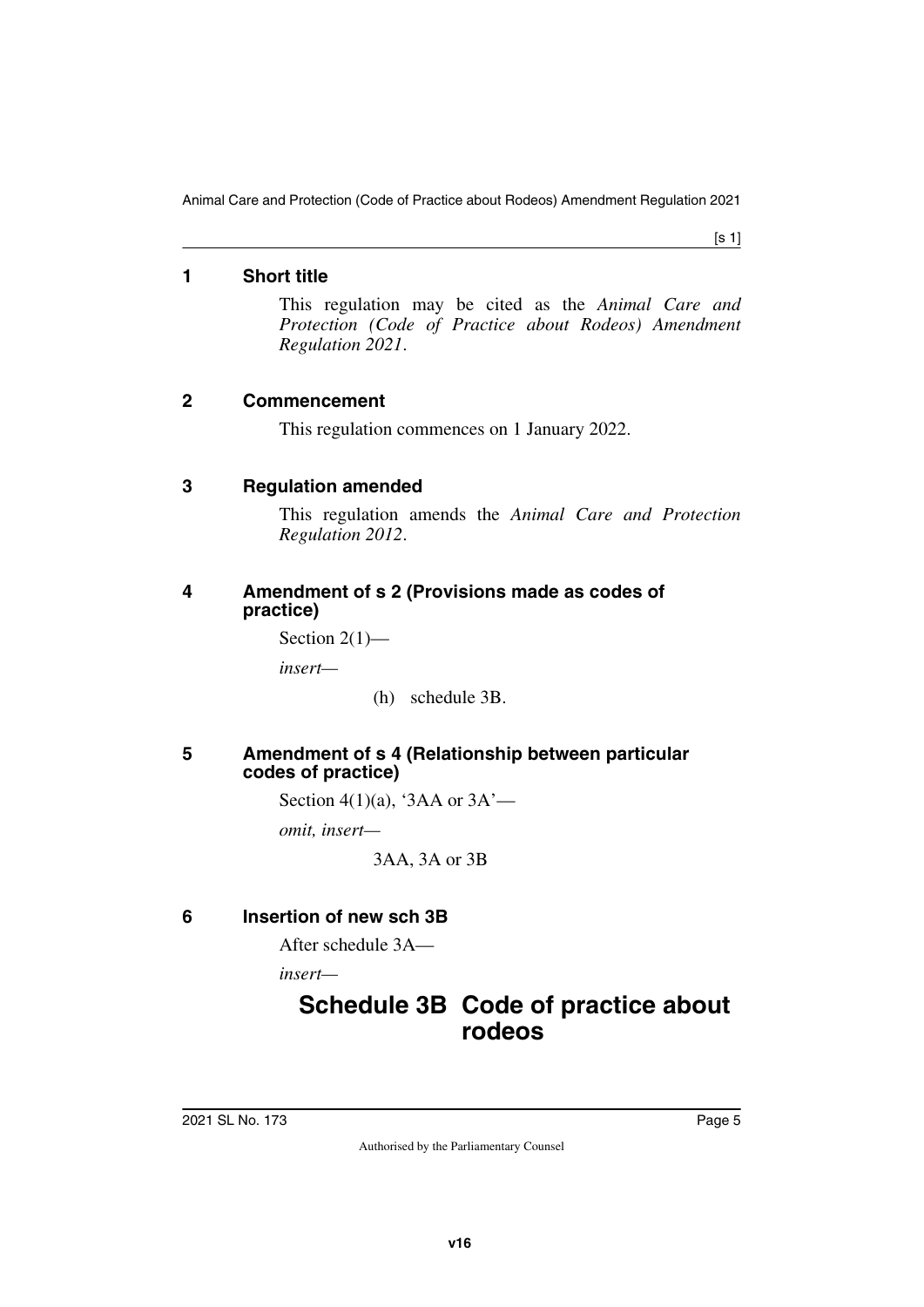#### section 2

# <span id="page-5-0"></span>**Part 1** Preliminary

## <span id="page-5-3"></span><span id="page-5-2"></span>**1 Definitions for schedule**

<span id="page-5-1"></span>In this schedule—

*arena* means a fenced area in which rodeo activities are carried on.

*bareback bronc riding* see section 28(1).

*bovine* means an animal of the genus *Bos*.

*breakaway roping* see section 34.

*bull riding* see section 39(1).

*chute* means an enclosure from which a rodeo animal is released into an arena.

*chute dogging* see section 55(2).

*designated rodeo association* means any of the following—

- (a) Australian Professional Rodeo Assn Inc ABN 49 893 320 145;
- (b) National Rodeo Association Limited ACN 058 447 993;
- (c) National Rodeo Council of Australia Limited ACN 056 100 531;
- (d) The Australian Bushmen's Campdraft and Rodeo Association Limited ACN 002 967 142.

*judge*, for a rodeo activity, means a person, however called, who scores the performances of competitors in the activity.

*organiser*, for a rodeo—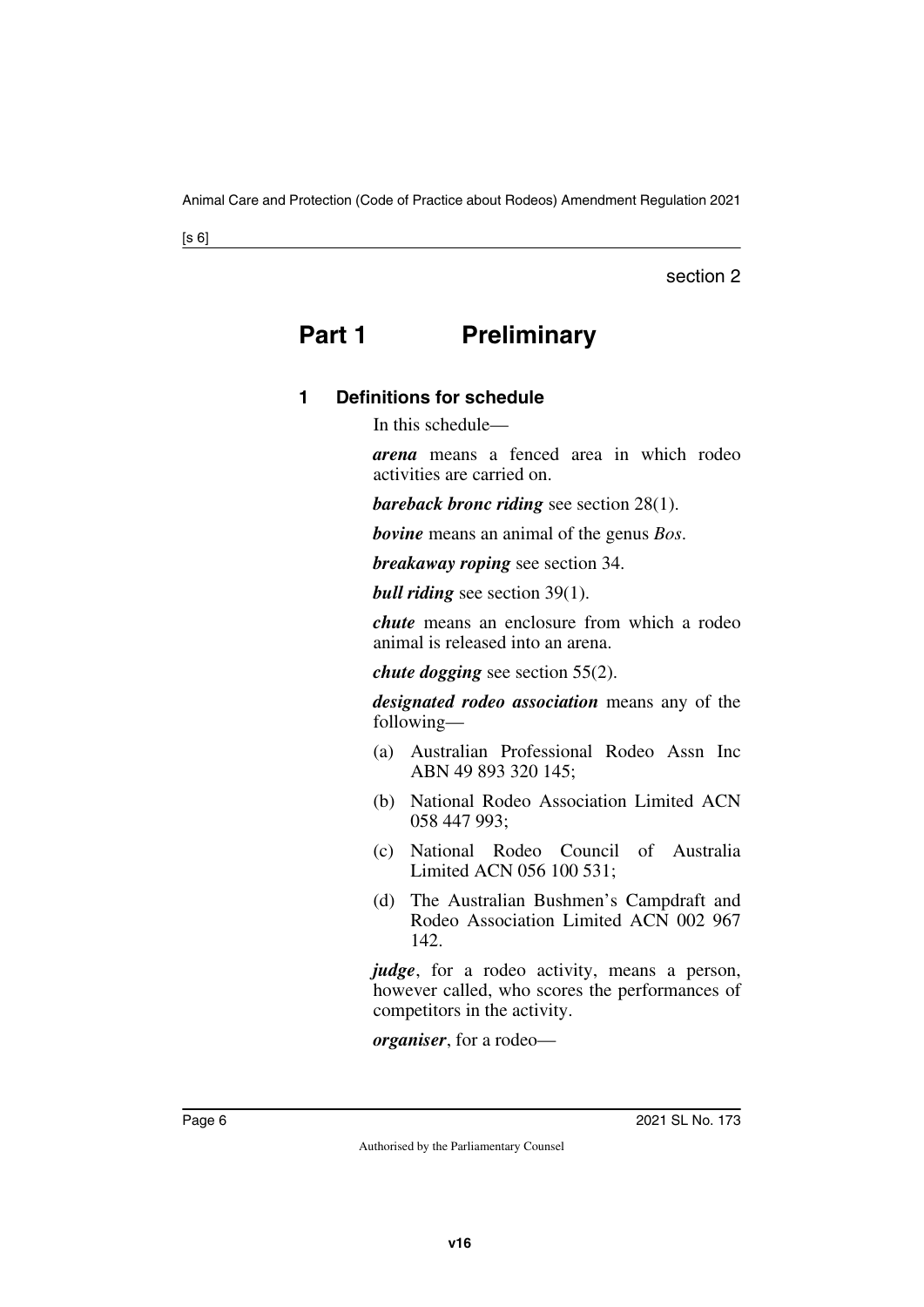- (a) generally, means the person conducting the rodeo; and
- (b) includes a person purporting to conduct the rodeo.

*personal use supplier* means a person who supplies a rodeo animal owned by the person for the exclusive use of the person or another person for a rodeo activity.

*poddy riding* see section 44.

*protection clown* means a person, however called, who, during a rodeo activity, distracts a rodeo animal that has thrown a competitor to try to prevent the animal from injuring the competitor or another person.

*responsible person*, for a rodeo animal at a rodeo, means—

- (a) the organiser for the rodeo; or
- (b) a rodeo animal welfare officer for the rodeo; or
- (c) another person who is in charge of the animal.

*rodeo* see section 2.

*rodeo activity* see section 3.

*rodeo animal* means a bovine or horse.

*rodeo animal welfare officer* for a rodeo, see section  $5(1)(a)$ .

*rodeo official* means a judge, protection clown, rodeo animal welfare officer or stock contractor.

*rodeo school* means an event conducted to train rodeo officials, other persons and rodeo animals for carrying on a rodeo activity.

*rope and tie* see section 48.

*saddle bronc riding* see section 28(2).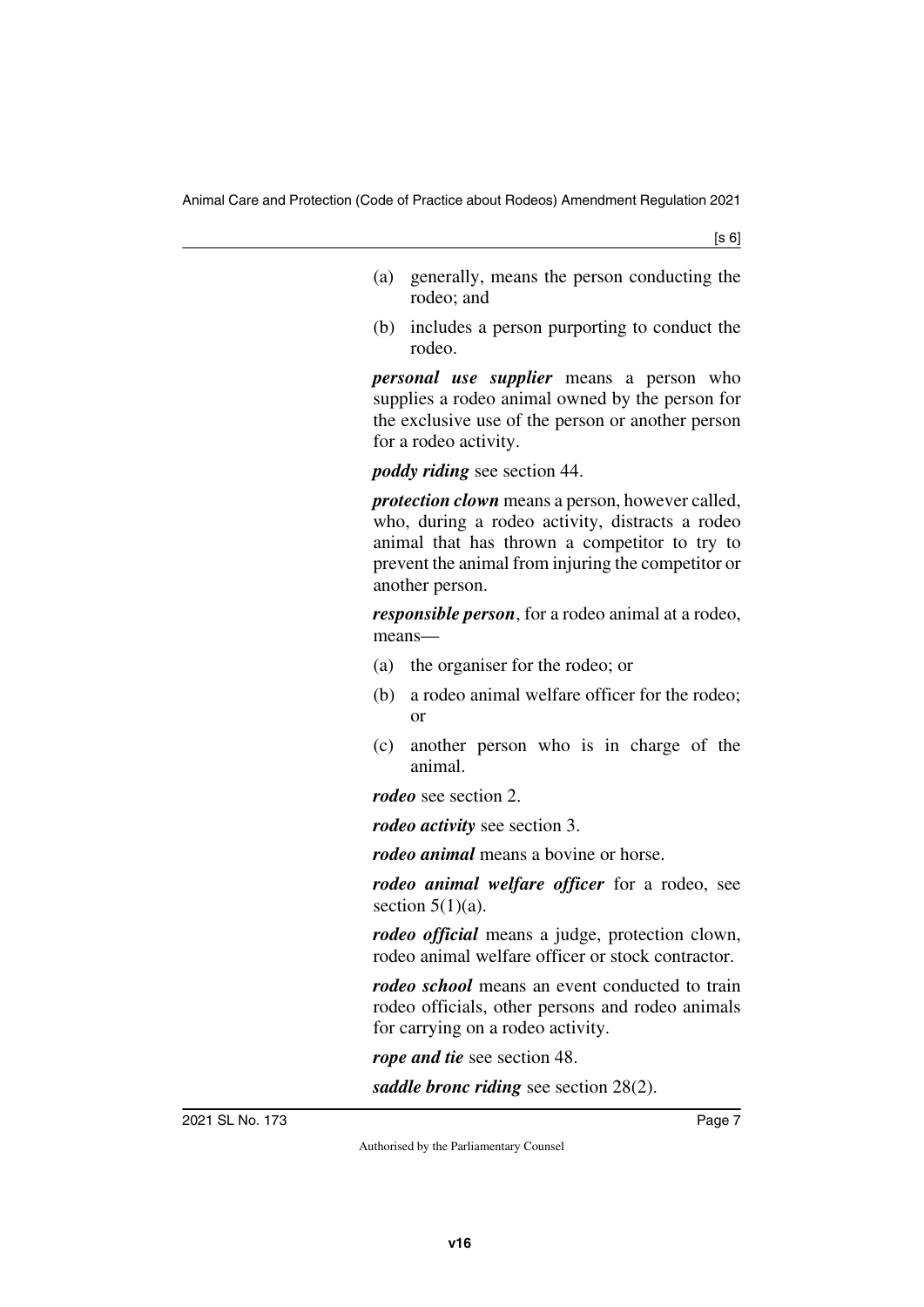*steer riding* see section 39(2).

*steer wrestling* see section 55(1).

*stock contractor* means a person, however called, who supplies a rodeo animal for use for a rodeo activity, but does not include a personal use supplier.

*team roping* see section 60.

#### <span id="page-7-1"></span><span id="page-7-0"></span>**2 Meaning of** *rodeo*

- (1) A *rodeo* is an event that includes a rodeo activity.
- (2) A reference to a rodeo includes a reference to a rodeo school.

## <span id="page-7-3"></span><span id="page-7-2"></span>**3 Meaning of** *rodeo activity*

- (1) Each of the following activities is a *rodeo activity*
	- bareback bronc riding
	- breakaway roping
	- bull riding
	- chute dogging
	- poddy riding
	- rope and tie
	- saddle bronc riding
	- steer riding
	- steer wrestling
	- team roping
- (2) A *rodeo activity* includes an activity that is carried on—
	- (a) to allow a person to practise an activity mentioned in subsection (1) at a rodeo; or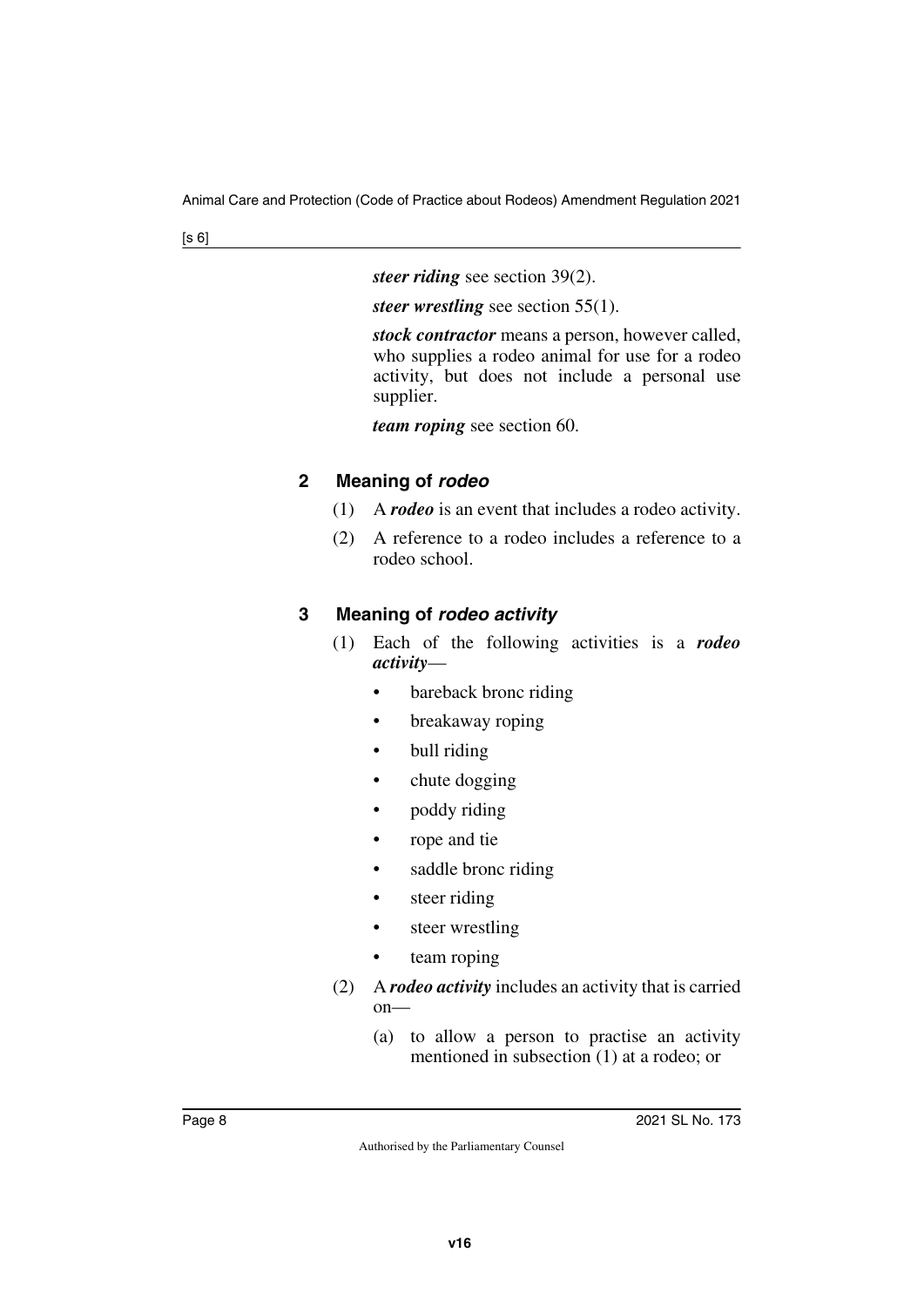(b) to train a person or a rodeo animal in carrying on an activity mentioned in subsection (1) at a rodeo school.

## <span id="page-8-1"></span><span id="page-8-0"></span>**4 Application of schedule**

<span id="page-8-3"></span>This schedule applies to the care, handling and use of rodeo animals at a rodeo.

# <span id="page-8-2"></span>**Part 2 General responsibilities of persons involved in rodeos**

## <span id="page-8-5"></span><span id="page-8-4"></span>**5 Organiser's responsibilities**

- (1) The organiser for a rodeo must—
	- (a) appoint a person (a *rodeo animal welfare officer*) to be responsible for the welfare of rodeo animals at the rodeo; and
	- (b) appoint other rodeo officials required for conducting the rodeo; and
	- (c) ensure each rodeo official at the rodeo is approved by a designated rodeo association; and
	- (d) engage a veterinary surgeon to treat rodeo animals on the site of the rodeo, or to be available for consultation, while the rodeo is being conducted; and
	- (e) ensure that each person involved in carrying on a rodeo activity has the experience, knowledge and skills required to carry out the person's responsibilities under this code of practice.
- (2) If a person, other than the organiser for a rodeo, is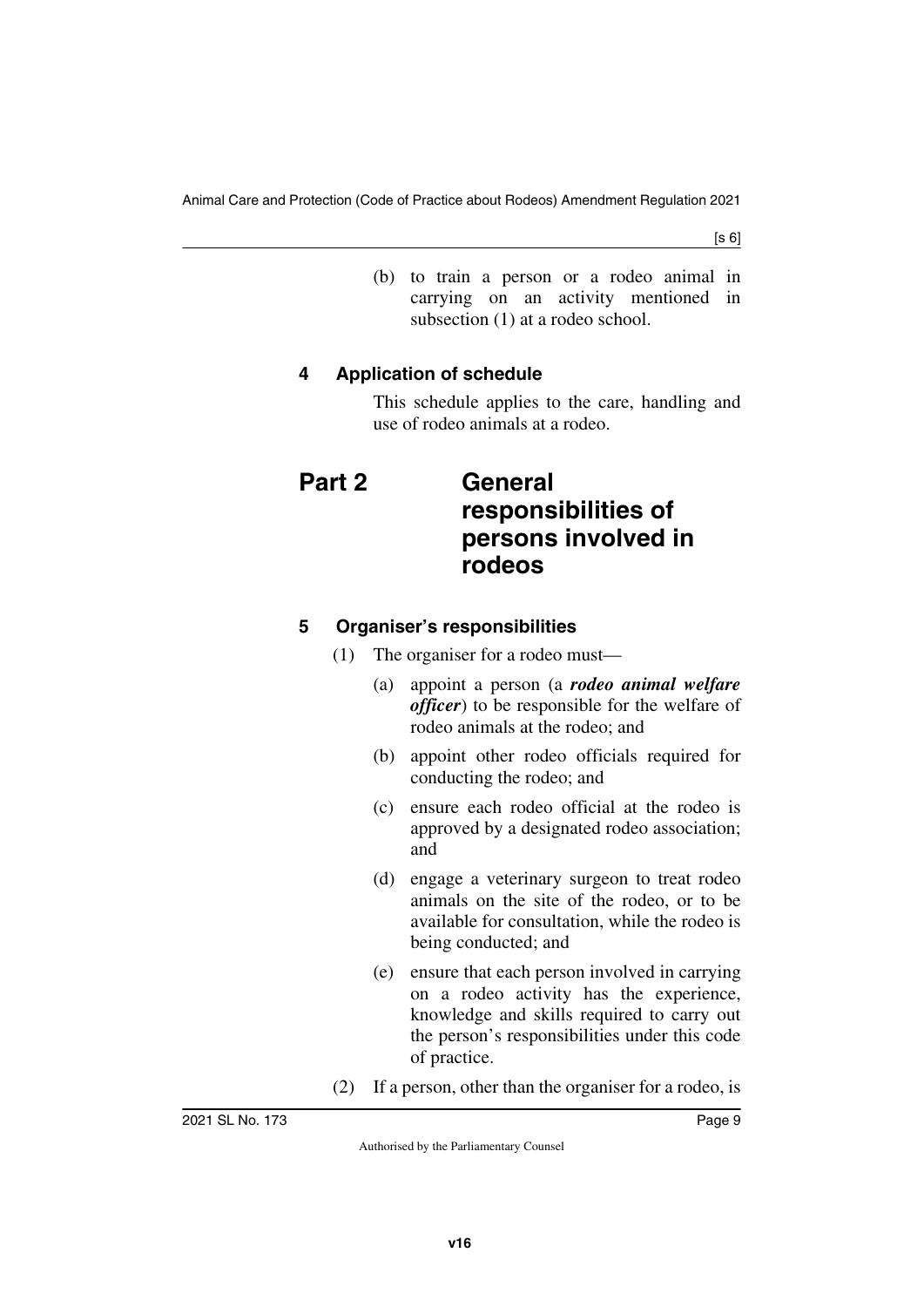required under this code of practice to do a thing or omit to do a thing at or for the rodeo, the organiser for the rodeo must take reasonable steps to ensure the person complies with the requirement.

*Examples of steps that may be reasonable for subsection (2)—*

- giving an oral direction to a person about compliance with a requirement
- conspicuously displaying a sign about compliance with a requirement
- giving instruction or training to rodeo officials about compliance with requirements applying to them

## <span id="page-9-1"></span><span id="page-9-0"></span>**6 Supplier's responsibilities**

A person who supplies a rodeo animal for use at a rodeo must—

- (a) ensure that—
	- (i) if the animal is a bovine less than 3 months old—the animal is not prevented from accessing feed or water for more than 2 hours; or
	- (ii) otherwise—the animal is not prevented from accessing water for more than 6 hours; and
- (b) ensure that if the animal becomes lame, sick, distressed or otherwise unsuitable to be used for a rodeo activity, the animal—
	- (i) is not used for, or is withdrawn from, the activity; and
	- (ii) receives appropriate care, including, if appropriate, veterinary treatment; and
	- (iii) is killed as required under section 20, if necessary for the animal's welfare.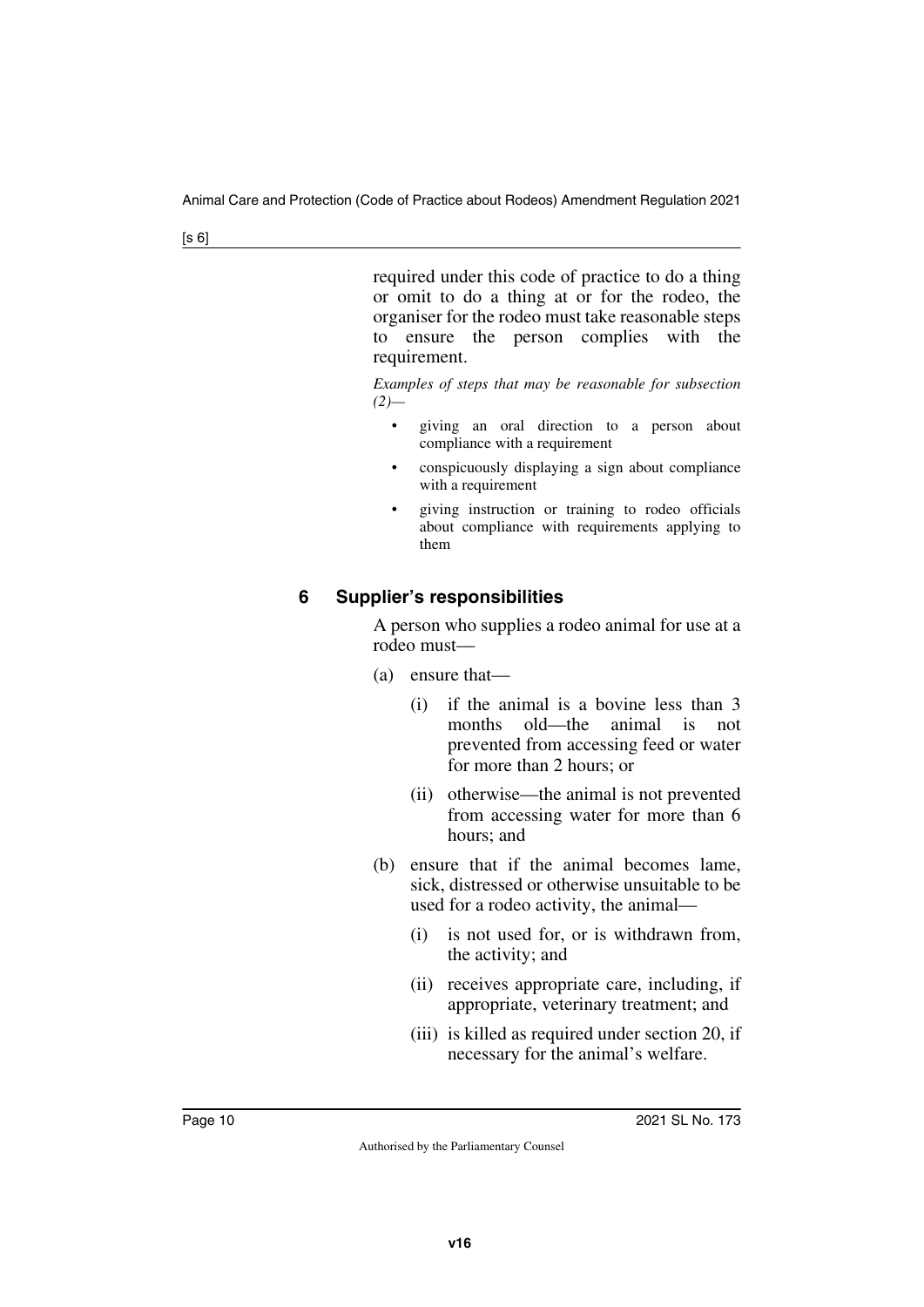[s 6]

#### <span id="page-10-1"></span><span id="page-10-0"></span>**7 Rodeo animal welfare officer's responsibilities**

A rodeo animal welfare officer for a rodeo must—

- (a) have the experience, knowledge and skills relating to the welfare of rodeo animals to enable the person to carry out the person's responsibilities under this code of practice; and
- (b) ensure that each rodeo animal to be used in the rodeo has been supplied by—
	- (i) a stock contractor approved by a designated rodeo association; or
	- (ii) a personal use supplier; and
- (c) inspect each arena, chute and yard to be used for conducting the rodeo to check it is safe for rodeo animals and persons to use; and
- (d) ensure that any aggressive or injured rodeo animal is managed to minimise the risk of injury to persons or other animals at the rodeo; and
- (e) ensure that—
	- (i) a rodeo animal that is a bovine less than 3 months old is not prevented from accessing feed or water at the rodeo for more than 2 hours; and
	- (ii) another rodeo animal is not prevented from accessing water at the rodeo for more than 6 hours; and
- (f) ensure that a rodeo animal that becomes lame, sick, distressed or otherwise unsuitable to be used for a rodeo activity—
	- (i) is not used for, or is withdrawn from, the activity; and
	- (ii) receives appropriate care, including, if appropriate, veterinary treatment; and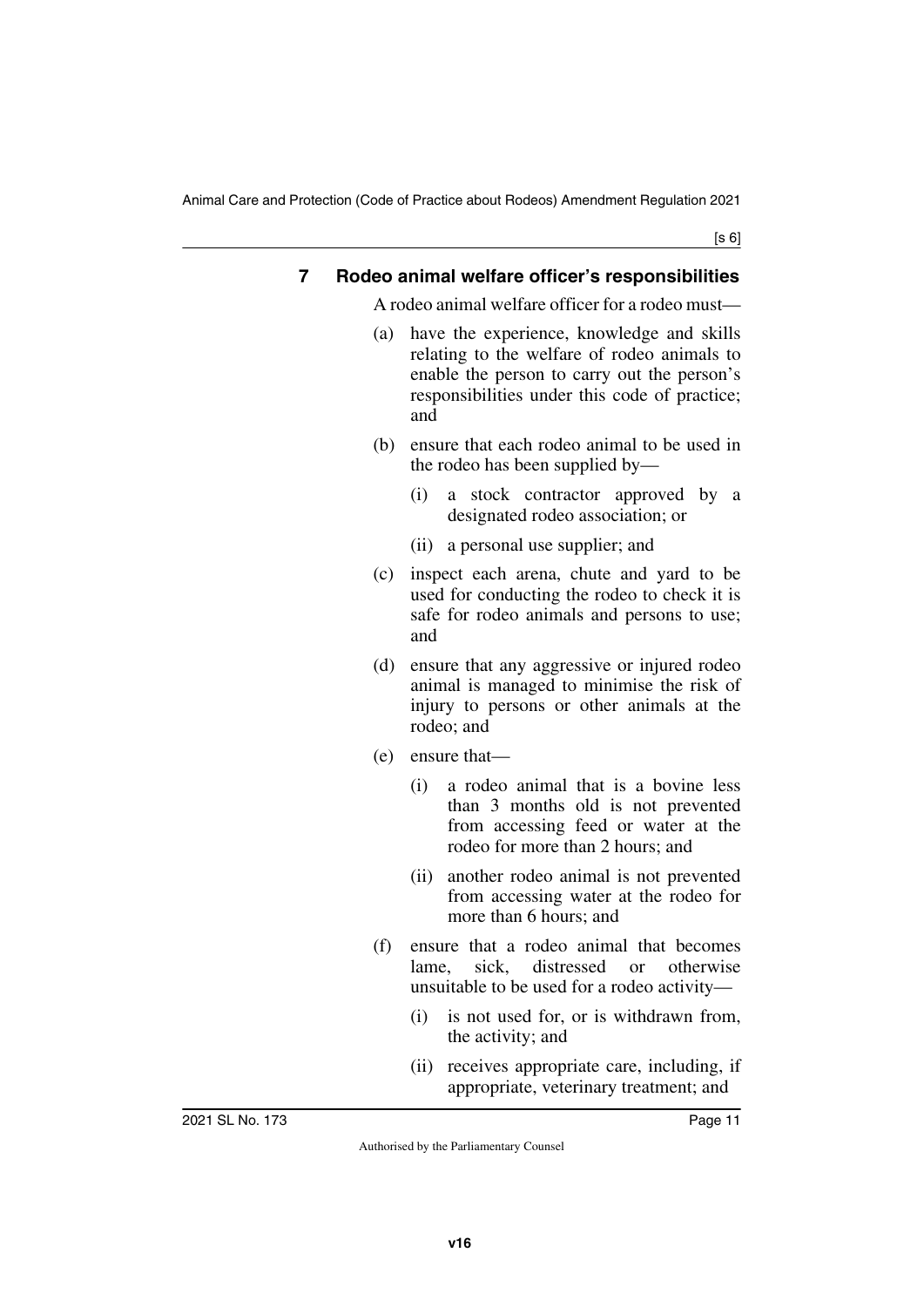(iii) is killed as required under section 20, if necessary for the animal's welfare.

#### <span id="page-11-1"></span><span id="page-11-0"></span>**8 Judge's responsibilities**

A judge for a rodeo activity must ensure a rodeo animal in a chute is safely released from the chute and withdrawn from the activity if—

- (a) the animal lies on the ground; or
- (b) the animal tries to climb out of the chute twice; or
- (c) the judge reasonably believes it is in the interests of the animal's welfare to withdraw it from the activity.

#### <span id="page-11-3"></span><span id="page-11-2"></span>**9 Protection clown's responsibilities**

- (1) A protection clown may distract a rodeo animal used for a rodeo activity to try to prevent it from injuring a person competing in the activity or another person.
- (2) However, a protection clown must not provoke a rodeo animal to a greater extent than is necessary for carrying out the protection clown's responsibility under subsection (1).

#### <span id="page-11-5"></span><span id="page-11-4"></span>**10 Competitor's responsibilities**

A person who competes in a rodeo activity at a rodeo must comply with all reasonable directions given to the person by a rodeo official or a veterinary surgeon about carrying on the rodeo activity.

## <span id="page-11-7"></span><span id="page-11-6"></span>**11 Veterinary surgeon's responsibilities**

A veterinary surgeon who is engaged for a rodeo for a purpose mentioned in section  $5(1)(d)$  must—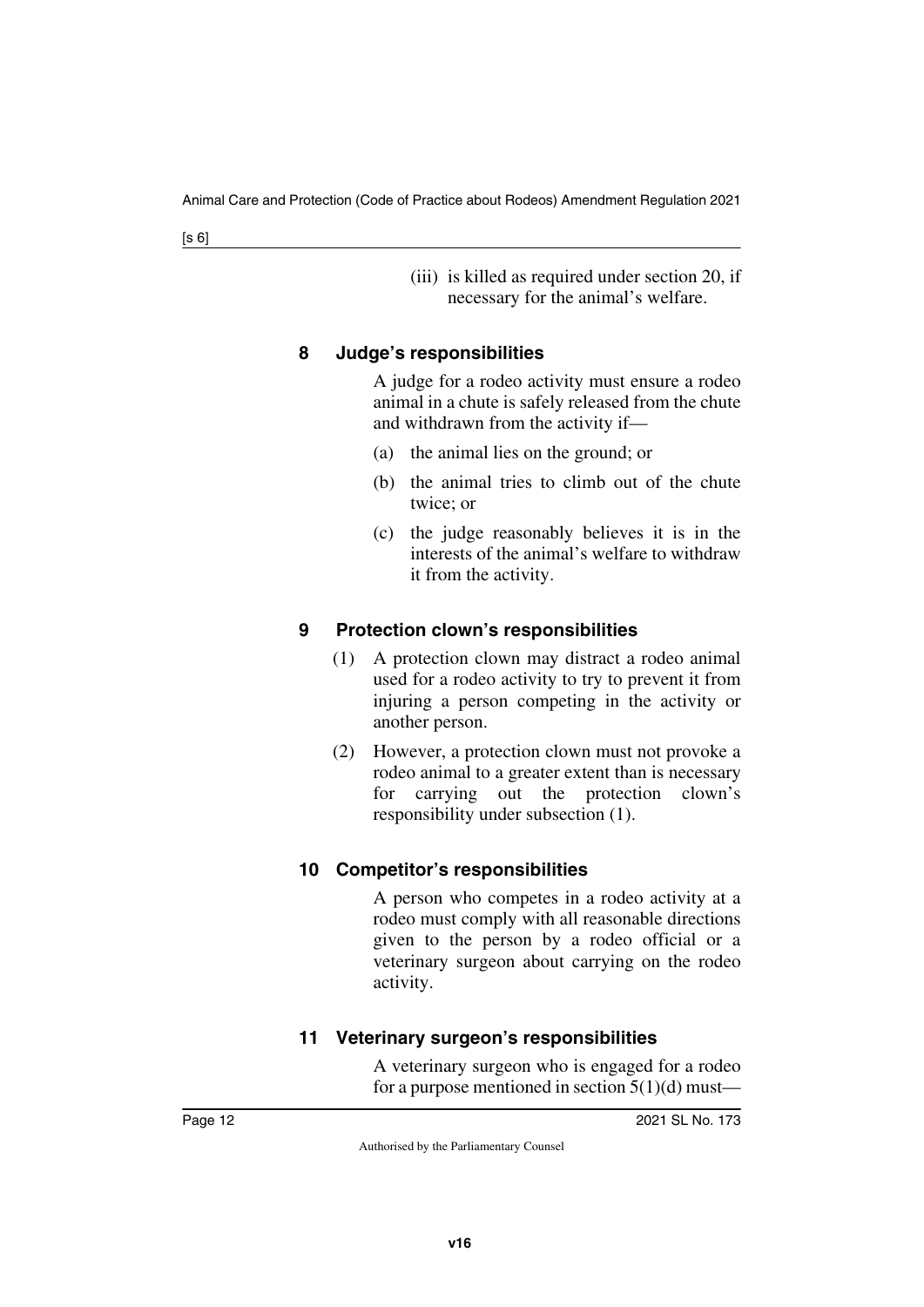[s 6]

- (a) if present on the site of the rodeo while the rodeo is being conducted—treat all sick, injured or distressed rodeo animals—
	- (i) at the request of the organiser for the rodeo; or
	- (ii) as the veterinary surgeon otherwise considers appropriate; or
- <span id="page-12-1"></span>(b) otherwise—be available for consultation while rodeo animals are on the site of the rodeo.

## <span id="page-12-0"></span>**Part 3 Facilities for use with rodeo animals**

#### <span id="page-12-3"></span><span id="page-12-2"></span>**12 Design, construction and maintenance of facilities**

The organiser for a rodeo must ensure—

- (a) each chute, fence, gate and race used at the rodeo—
	- (i) is structurally sound; and
	- (ii) is designed to allow rodeo animals to be handled quietly and efficiently; and
	- (iii) is constructed and maintained to minimise the risk of injury to rodeo animals; and
- (b) each chute used at the rodeo is large enough to allow a rodeo animal in the chute to stand freely; and
- (c) each arena, lane and yard used at the rodeo is large enough to minimise the risk of injury being caused to a rodeo animal by contacting the fence bounding the arena, lane or yard; and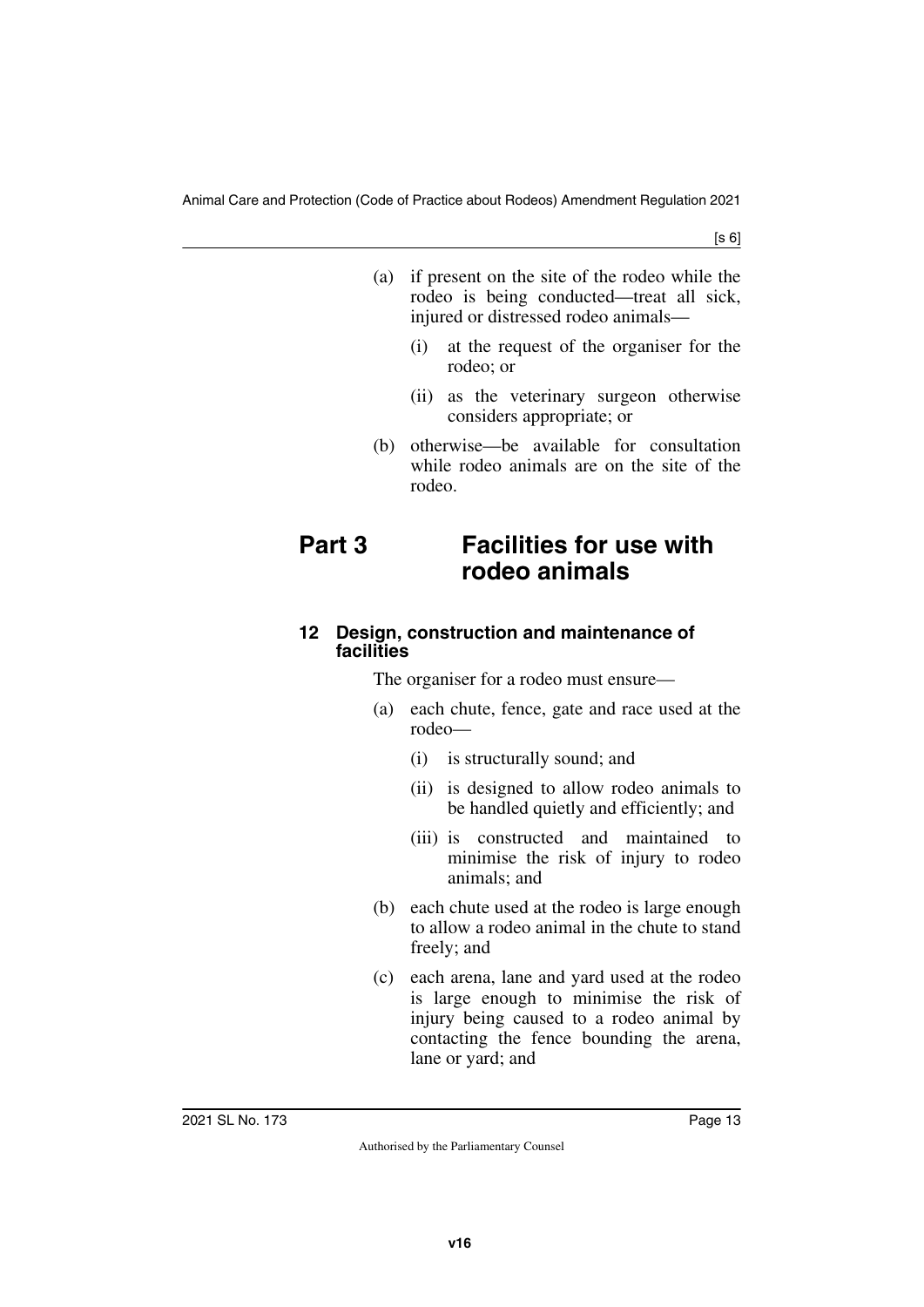| (d) each yard used at the rodeo is large enough |
|-------------------------------------------------|
| to allow the rodeo animals in the yard to-      |

- (i) move reasonably freely; and
- <span id="page-13-1"></span>(ii) lie down and rise without help.

# <span id="page-13-0"></span>**Part 4 Handling and use of rodeo animals**

#### <span id="page-13-3"></span><span id="page-13-2"></span>**13 Only rodeo animals may be used**

A person must not use an animal, other than a rodeo animal, for a rodeo activity.

#### <span id="page-13-5"></span><span id="page-13-4"></span>**14 Suitability of rodeo animal for use in rodeo**

- (1) A person (the *relevant person*) may supply a rodeo animal for use at a rodeo only if the animal is suitable for use under this section.
- (2) A responsible person for a rodeo animal at a rodeo (also the *relevant person*) may allow a rodeo animal to be used at a rodeo only if the animal is suitable for use under this section.
- (3) For subsection (1) or (2), a rodeo animal is suitable for use at a rodeo if—
	- (a) the animal is in good health; and
	- (b) for a rodeo animal that is a bovine—the animal has a condition score of 2, 3 or 4 under section 66; and
	- (c) for a rodeo animal that is a horse—the animal has a condition score of 3 or 4 under section 67.
- (4) However, a rodeo animal is not suitable for use at a rodeo if the relevant person knows, or ought reasonably to know, the animal is—
	- (a) pregnant; or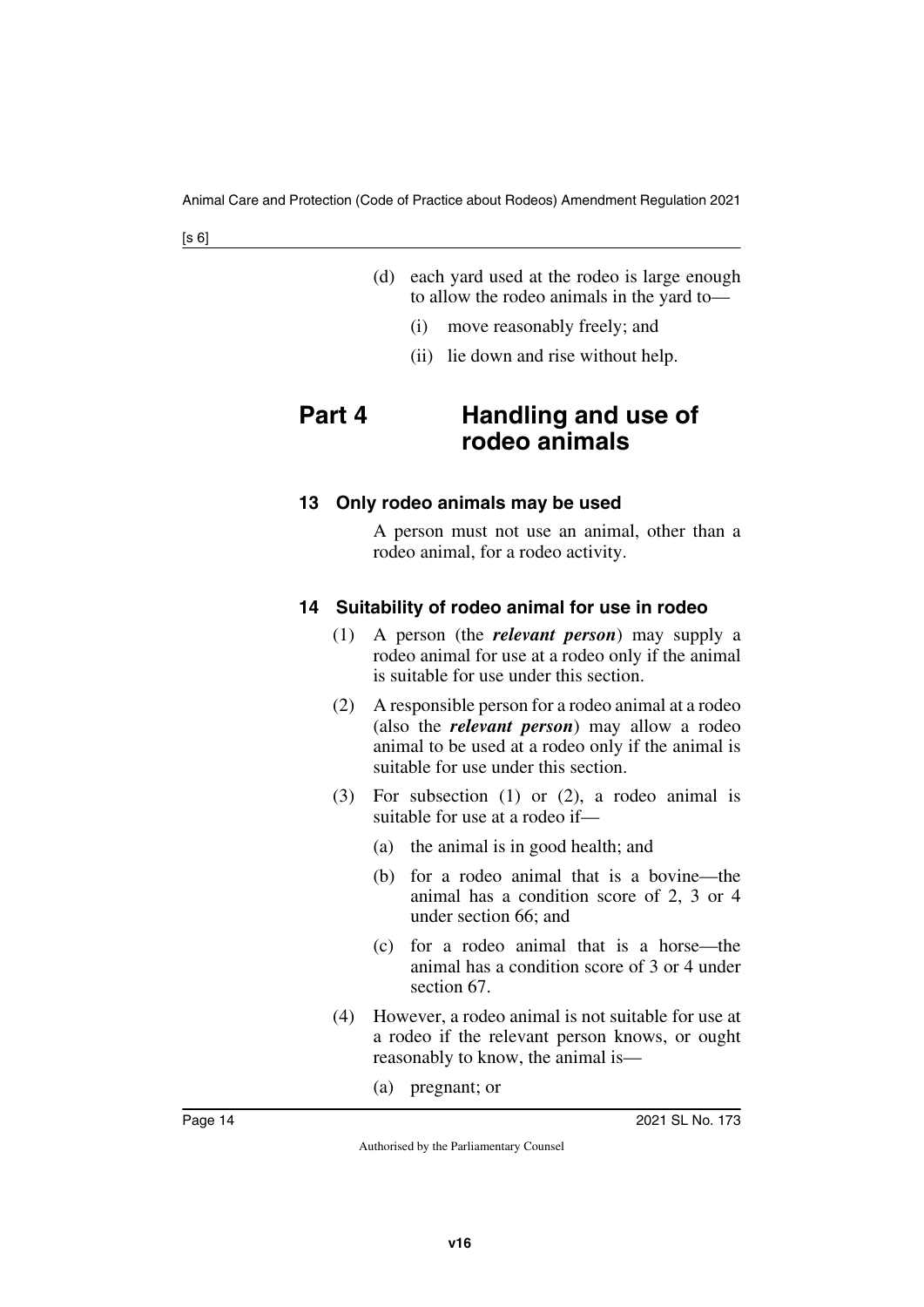- (b) lactating with dependant or unweaned young; or
- (c) suffering from a condition that is likely to cause the animal pain.

*Note—*

Additional requirements for suitability of rodeo animals for particular rodeo activities are provided for under part 6, divisions 1 to 7.

#### <span id="page-14-1"></span><span id="page-14-0"></span>**15 Ensuring adequate space for rodeo animal in a yard**

A responsible person for a rodeo animal in a yard must ensure the animal has adequate space to—

- (a) move reasonably freely; and
- (b) lie down and rise without help.

## <span id="page-14-3"></span><span id="page-14-2"></span>**16 Handling a rodeo animal in a chute**

A person must not provoke a rodeo animal in a chute to a greater extent than is necessary to use the animal to carry on the rodeo activity in which the animal is involved.

*Note—*

See also sections 24 and 25(4)(b) about using particular equipment on a rodeo animal in a chute.

## <span id="page-14-5"></span><span id="page-14-4"></span>**17 Pulling or twisting a rodeo animal's tail**

A person must not pull or twist a rodeo animal's tail unless the pulling or twisting is necessary to prevent the animal from falling or is otherwise in the interests of the animal's welfare.

## <span id="page-14-7"></span><span id="page-14-6"></span>**18 Prohibition on use of dogs**

A person must not use a dog to assist in the control or movement of a rodeo animal.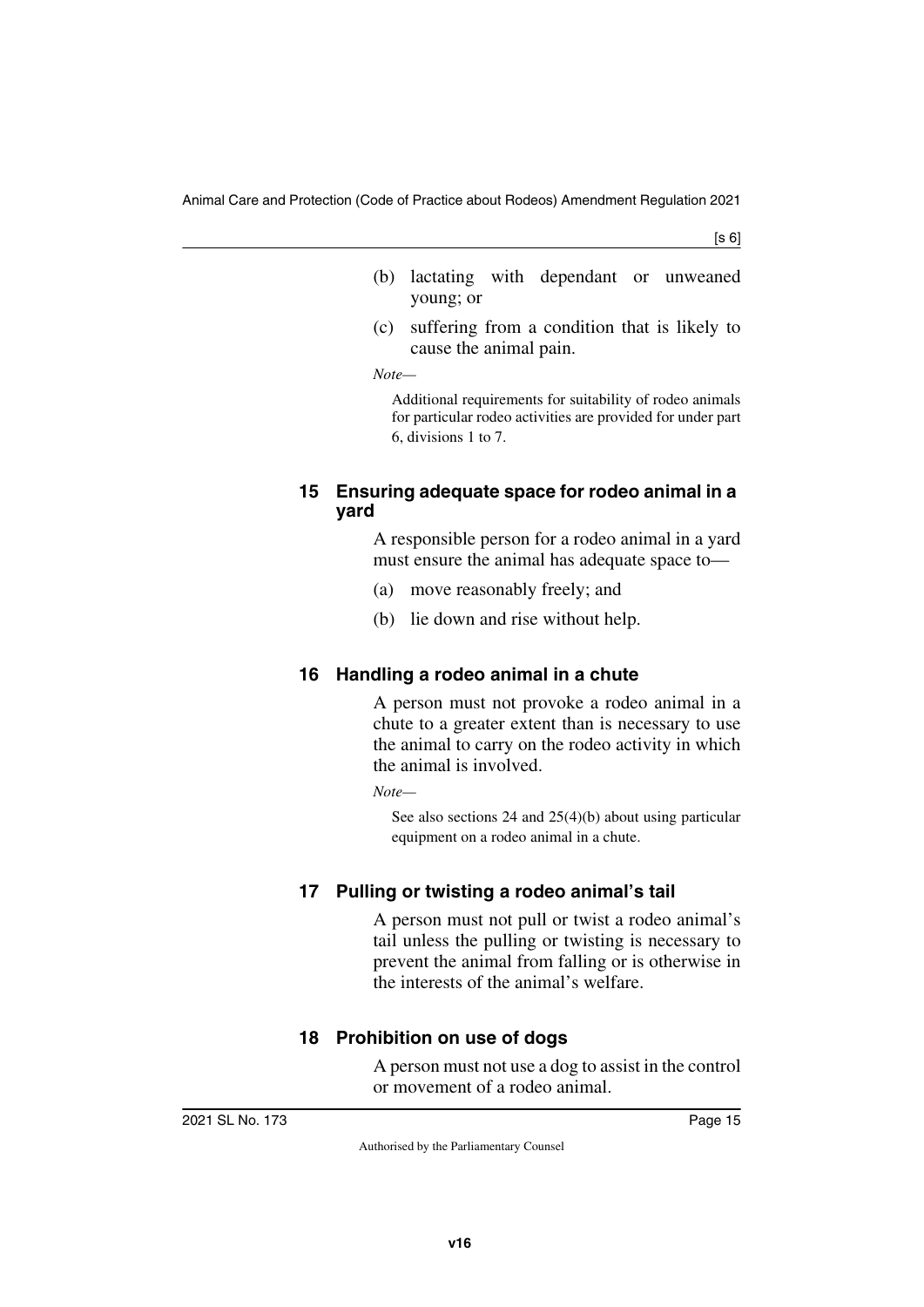#### <span id="page-15-1"></span><span id="page-15-0"></span>**19 Exposure to fireworks and other noise**

- (1) The organiser for a rodeo must take reasonable steps to prevent a rodeo animal from being unduly disturbed by noise at the rodeo.
- (2) Without limiting subsection (1), the organiser must ensure—
	- (a) no rodeo animal is in an arena while fireworks are being used in the arena; and
	- (b) a rodeo animal is kept far enough away from fireworks to prevent the animal from being unduly disturbed by noise from the fireworks.

#### <span id="page-15-3"></span><span id="page-15-2"></span>**20 Killing rodeo animal**

- (1) A person may kill a rodeo animal at a rodeo if—
	- (a) the person is a veterinary surgeon; or
	- (b) the person is acting under the direct supervision of a veterinary surgeon.
- (2) A person, other than a person mentioned in subsection (1), may kill a rodeo animal at a rodeo if—
	- (a) it is necessary to kill the animal to prevent it from suffering; and
	- (b) it would be inhumane to delay killing the animal until a person could kill it under subsection  $(1)$ .
- (3) A person who kills a rodeo animal at a rodeo must—
	- (a) ensure the animal is killed humanely; and
	- (b) confirm the animal is dead by reference to at least 2 of the following indicia—
		- (i) the absence of a heart beat;
		- (ii) the absence of rhythmic breathing;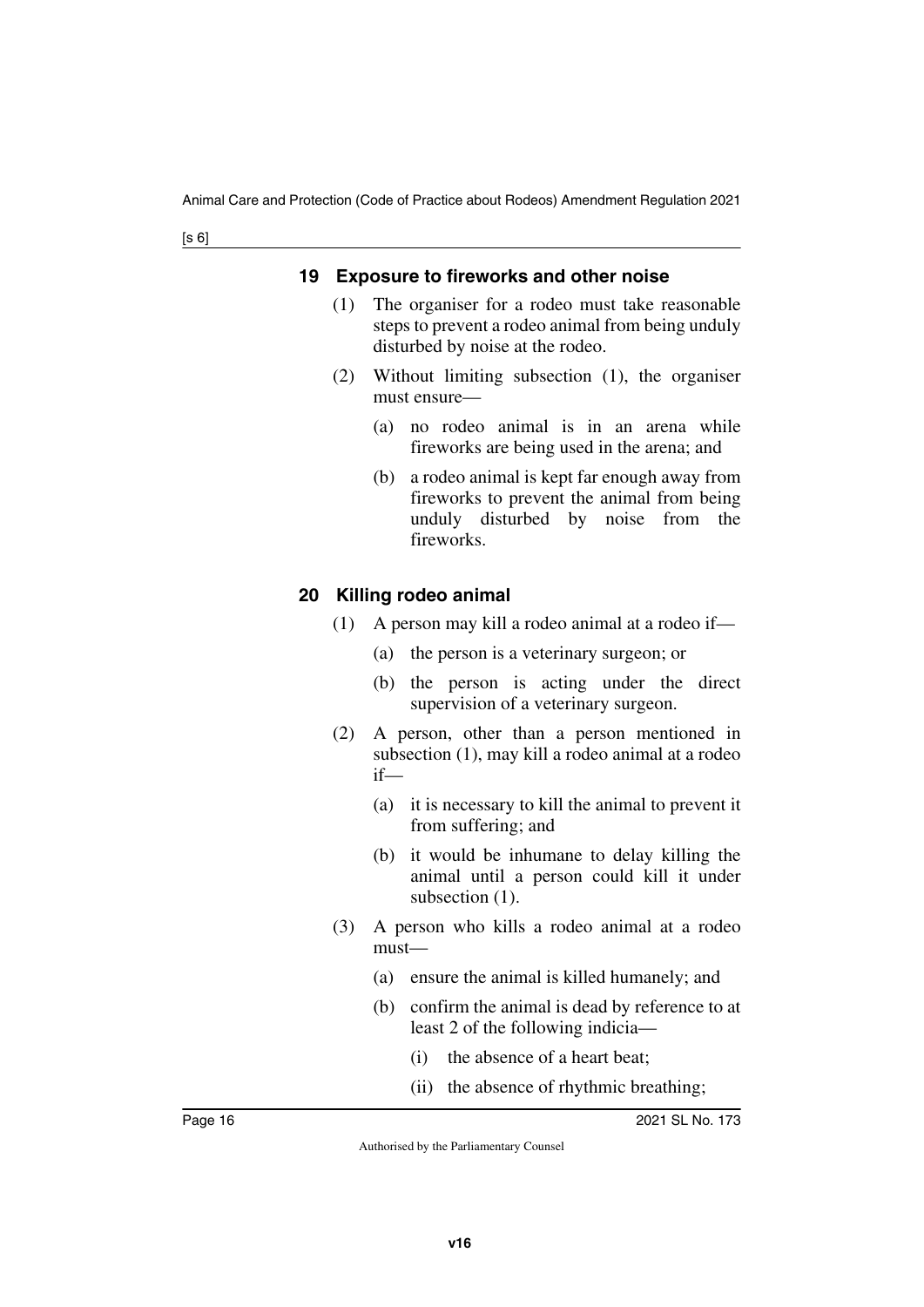(iii) the absence of a blinking reflex.

#### <span id="page-16-0"></span>**21 Rodeo animal incident record**

- <span id="page-16-1"></span>(1) This section applies if a rodeo animal becomes sick or is injured or killed at a rodeo (each of which is an *incident*).
- (2) The organiser for the rodeo must ensure—
	- (a) a written record, complying with subsection (3), is prepared about the incident; and
	- (b) a record prepared under paragraph (a) is kept for at least 2 years after the rodeo ends.
- (3) The record must state—
	- (a) the date and location of the rodeo; and
	- (b) the name of the organiser; and
	- (c) a description of the incident, including, if relevant, the number and types of injuries to the rodeo animal; and
	- (d) details of the action taken in response to the incident, including any veterinary treatment given to the rodeo animal; and
	- (e) if a veterinary surgeon treated, or was consulted about, the rodeo animal—the name of the veterinary surgeon; and
	- (f) if the incident happened during, or was otherwise related to, a rodeo activity—the name of—
		- (i) each person involved in carrying on the rodeo activity; and
		- (ii) anyone else who was involved in the incident.

# <span id="page-16-3"></span><span id="page-16-2"></span>**Part 5 Use of equipment on rodeo animals**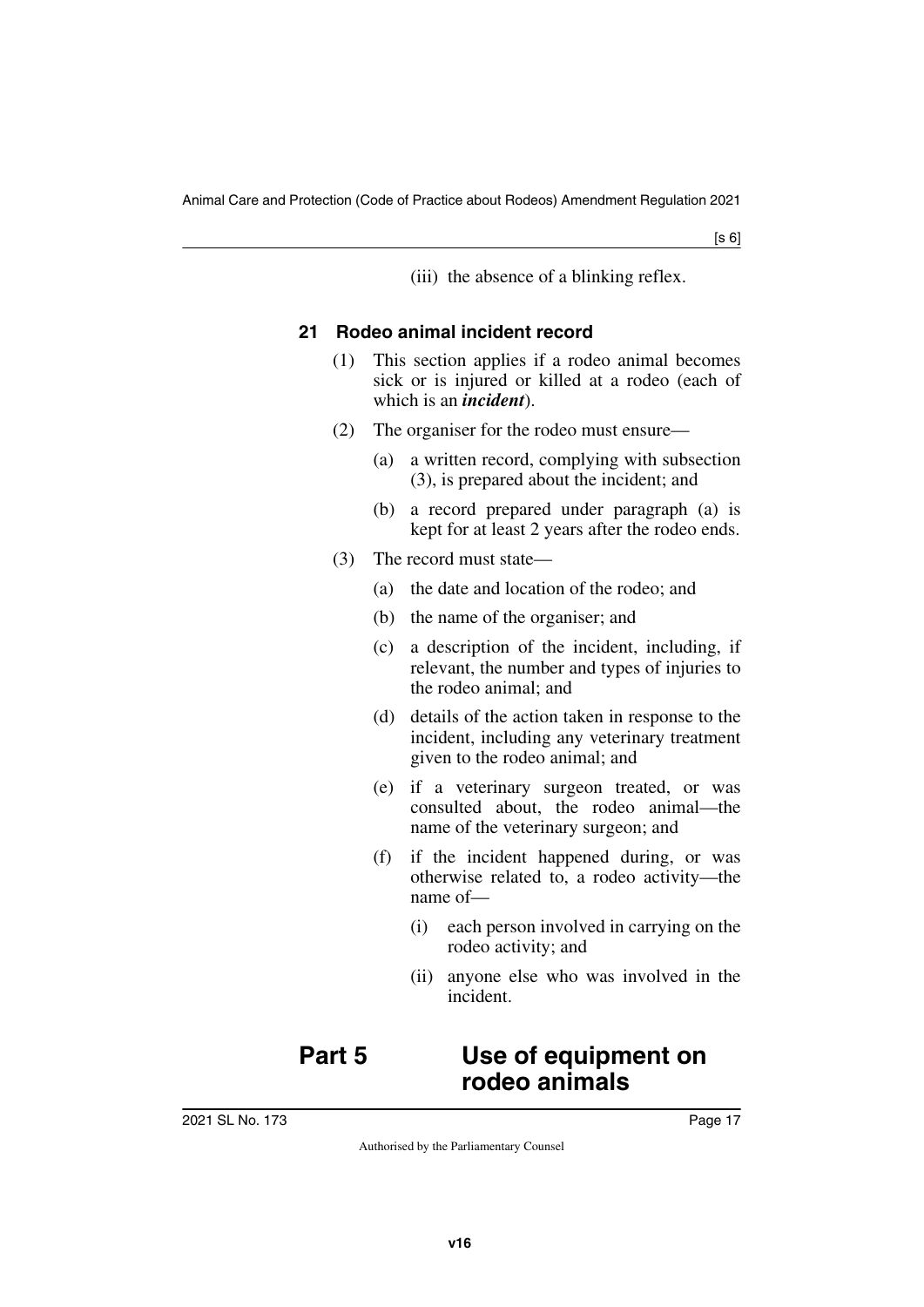#### <span id="page-17-1"></span><span id="page-17-0"></span>**22 Application of part**

This part applies generally to using equipment on a rodeo animal at a rodeo.

*Note—*

Additional requirements for using equipment on rodeo animals for particular rodeo activities are provided for in part 6, divisions 1 to 7.

#### <span id="page-17-3"></span><span id="page-17-2"></span>**23 Competency to use equipment on rodeo animal**

The organiser for a rodeo must ensure each person who uses equipment on a rodeo animal at the rodeo—

- (a) has the experience, knowledge and skills required to use the equipment under this code of practice; or
- (b) uses the equipment under the supervision of a person who has the experience, knowledge and skills mentioned in paragraph (a).

## <span id="page-17-5"></span><span id="page-17-4"></span>**24 Use of spurs**

A person must not use a spur as a goad on a rodeo animal while the animal is in a chute.

## <span id="page-17-7"></span><span id="page-17-6"></span>**25 Use of electrical prod on bovine**

(1) This section applies to a person for using an electrical prod on a rodeo animal that is a bovine.

*Note—*

See section 6A of this regulation under which an electrical prod is prescribed for horses for section  $18(2)(e)$  of the Act.

- (2) A person may use an electrical prod on the bovine only if—
	- (a) the person is in charge of the bovine; and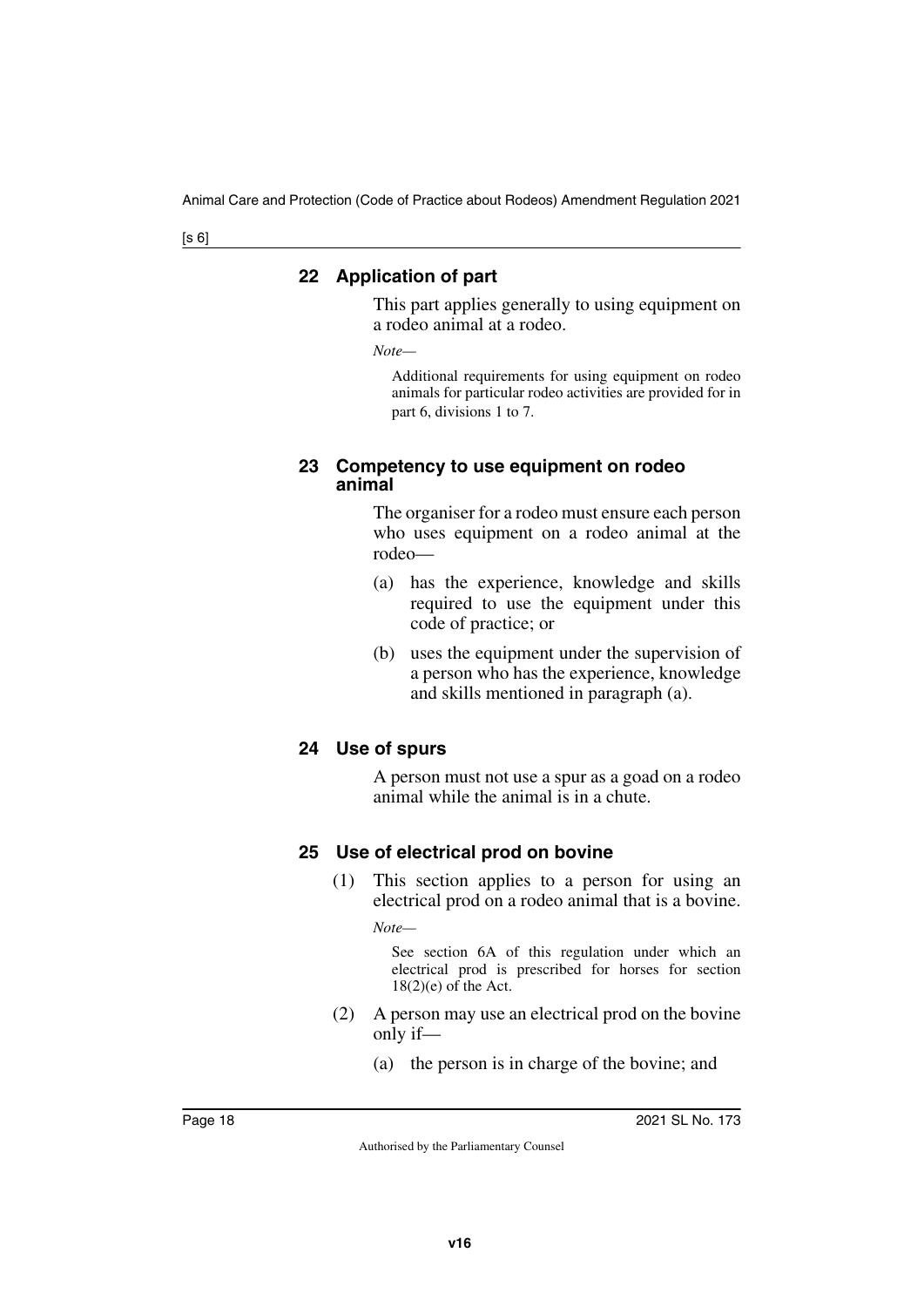| (b) | either- |
|-----|---------|
|     |         |

- (i) the bovine is at least 3 months old; or
- (ii) it is necessary to use the prod in the interests of the bovine's welfare; and
- (c) the person has made reasonable efforts to move the bovine without using an electrical prod and the bovine has not moved; and
- (d) the bovine is able to move away from the prod; and
- (e) the person uses the prod as sparingly as possible.
- (3) However, a person must not use an electrical prod on the face, udders, anus or genitals of the bovine.
- (4) Also, a person must not use an electrical prod on the bovine if it is—
	- (a) in an arena; or
	- (b) in a chute, unless—
		- (i) the use of the prod is necessary for the safety of the bovine or a person riding the bovine; and
		- (ii) the prod is used only on the shoulder or hindquarters of the bovine.

## <span id="page-18-1"></span><span id="page-18-0"></span>**26 Use of handling aid**

- (1) A person must not use a handling aid on a rodeo animal in a way that causes pain to the animal to a greater extent than is necessary to encourage the animal to move.
- (2) In this section—

*handling aid* means a device, other than an electrical prod, that is used to encourage a rodeo animal to move, whether by hitting the animal with the device or causing the device to emit sound.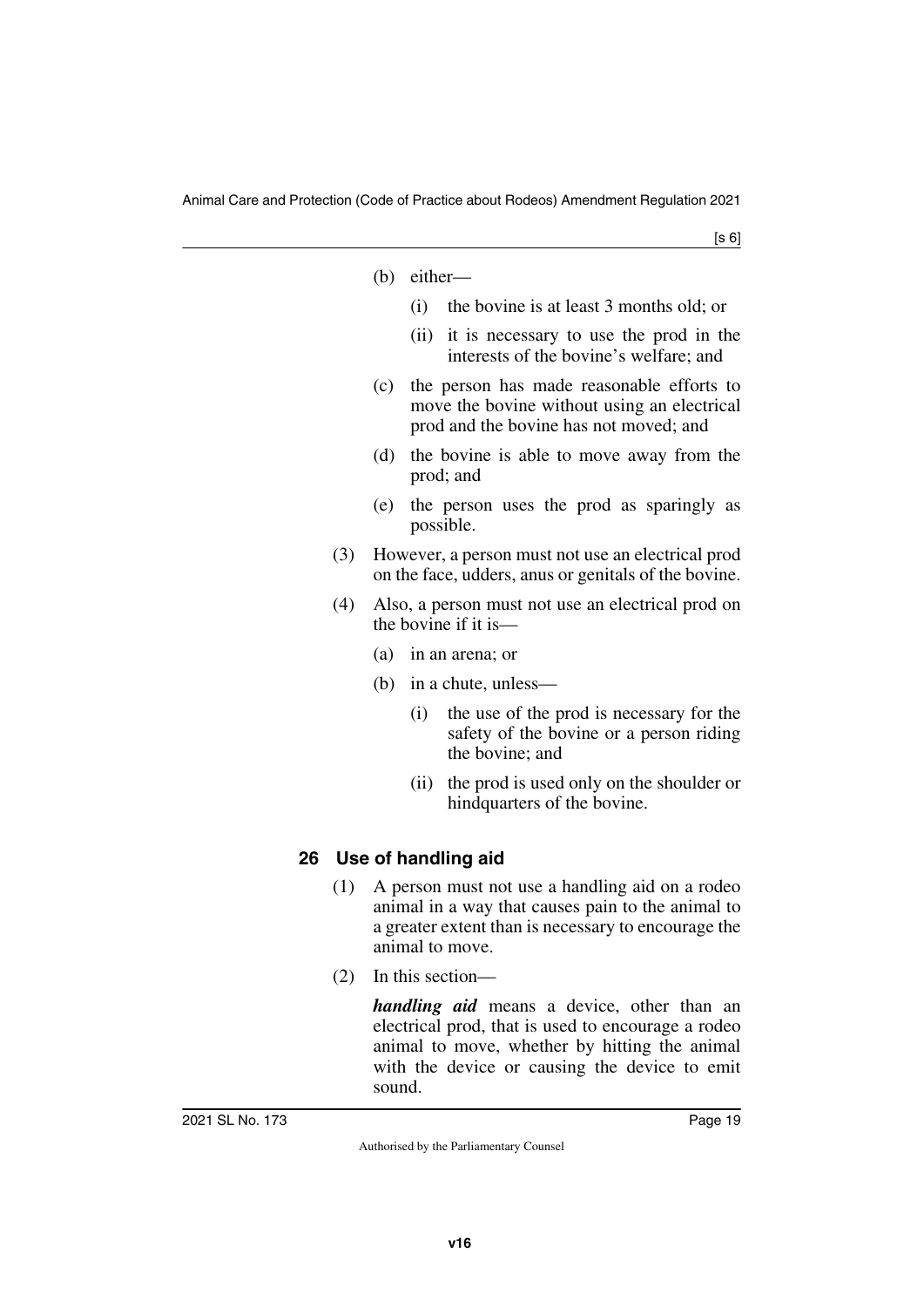|  | Examples of types of handling aid- |  |
|--|------------------------------------|--|
|  |                                    |  |

- cane, length of plastic piping
- flapper, metallic rattle

#### <span id="page-19-1"></span><span id="page-19-0"></span>**27 Availability and use of conveyance device**

- (1) The organiser for a rodeo must ensure a conveyance device is available to move a rodeo animal at the rodeo as may reasonably be required.
- (2) Subsection (3) applies if a rodeo animal in an arena at a rodeo is injured to the extent that it cannot safely move out of the arena.
- (3) A responsible person for the rodeo animal must ensure the animal is placed on a conveyance device and moved to an appropriate place where the animal may be examined and given veterinary treatment.
- (4) In this section—

*conveyance device* means a device on which an injured rodeo animal may be placed and moved in a way that minimises further pain and the risk of further injury to the animal.

*Examples of types of conveyance device—*

- a rubber mat
- <span id="page-19-5"></span><span id="page-19-3"></span>• a sled

## <span id="page-19-2"></span>**Part 6 Particular rodeo activities**

## <span id="page-19-4"></span>**Division 1 Bareback bronc riding and saddle bronc riding**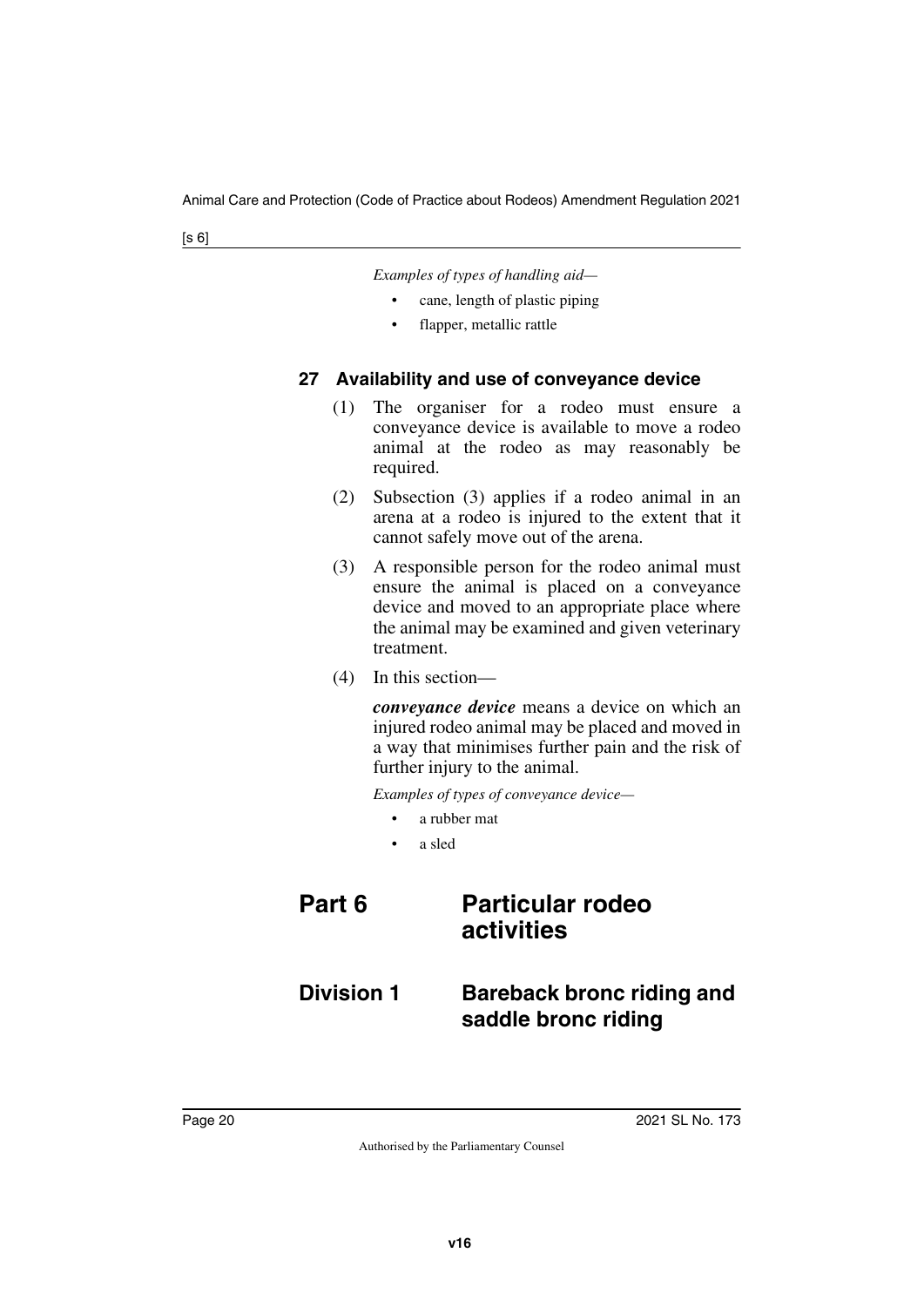#### <span id="page-20-1"></span><span id="page-20-0"></span>**28 Meaning of** *bareback bronc riding* **and** *saddle bronc riding*

- (1) *Bareback bronc riding* is an activity in which a competitor rides a bucking horse using a rigging with a handle.
- (2) *Saddle bronc riding* is an activity in which a competitor rides a bucking horse using a saddle.

## <span id="page-20-3"></span><span id="page-20-2"></span>**29 Application of division**

This division applies in relation to using a horse for, and otherwise carrying on, the rodeo activity of bareback bronc riding or saddle bronc riding at a rodeo.

## <span id="page-20-5"></span><span id="page-20-4"></span>**30 Suitability of horse**

A responsible person for the horse may allow the horse to be used for the rodeo activity only if—

- (a) the horse is at least 3 years old; and
- (b) the horse is used for the activity no more than twice in a day.

## <span id="page-20-7"></span><span id="page-20-6"></span>**31 Suitability of rigging and saddle**

A person must ensure—

- (a) no sharp thing is attached to, or used with, a cinch, girth or saddle; and
- (b) a rigging or saddle is not fitted to the horse in a way that may cause injury or pain to the horse; and
- (c) a front girth for a rigging or saddle is at least 125mm wide; and
- (d) a pad used under a rigging is soft and non-abrasive and extends at least 50mm past the back of the rigging.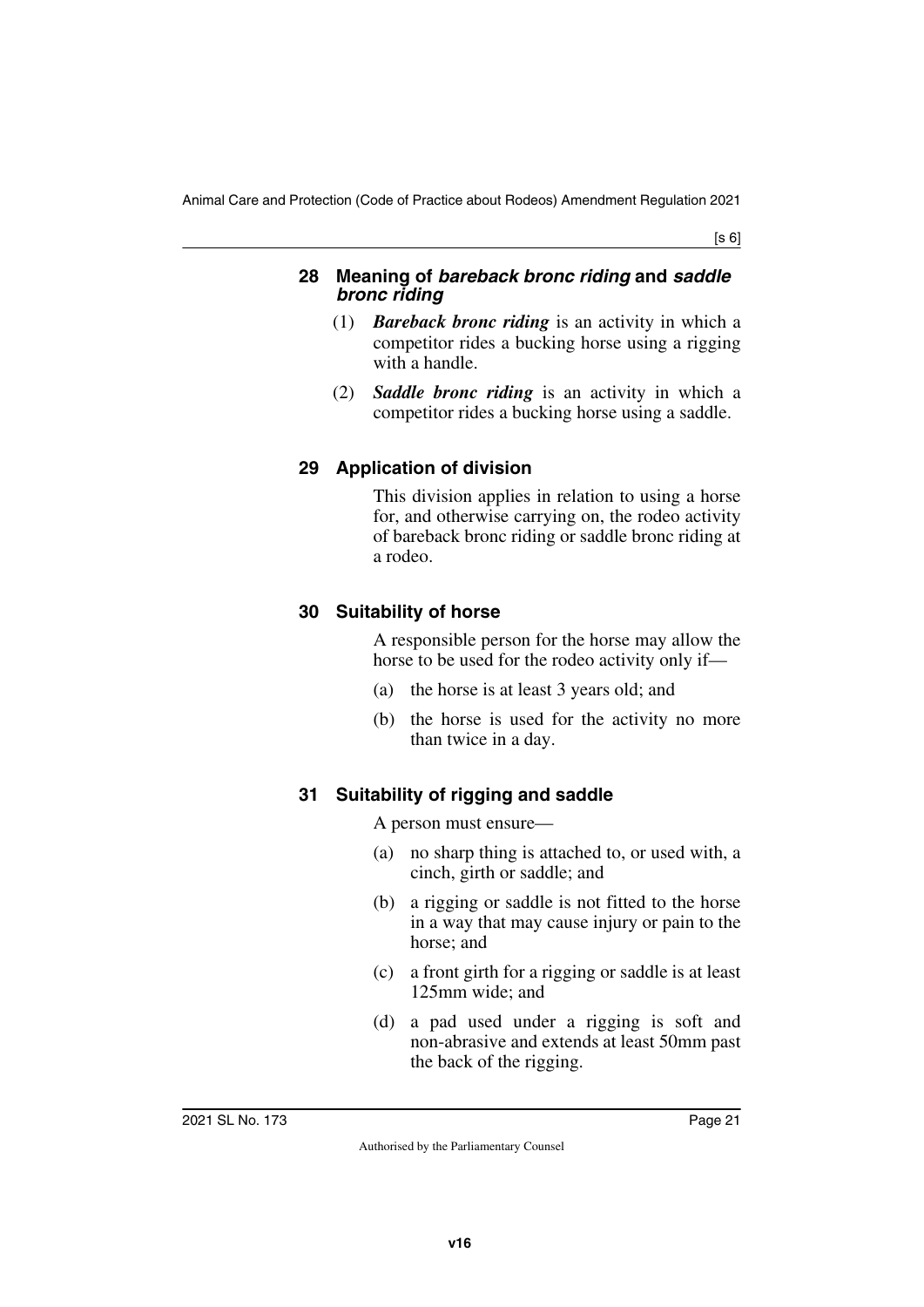#### <span id="page-21-1"></span><span id="page-21-0"></span>**32 Suitability of spur**

A person must ensure—

- (a) the rowel on a spur—
	- (i) rotates freely; and
	- (ii) is at least 20mm in diameter; and
- (b) each point on a rowel of a spur—
	- (i) is at least 3mm wide at its narrowest part; and
	- (ii) is blunt enough so that it can not penetrate the horse's skin.

*Note—*

See also sections 34 and 35 of the Act for other restrictions on the possession and use of spurs.

#### <span id="page-21-3"></span><span id="page-21-2"></span>**33 Suitability of flank strap**

A person must ensure that a flank strap—

- (a) is at least 25mm wide; and
- (b) is of a type that releases quickly; and
- (c) is lined with soft and flexible material; and *Examples of types of material for paragraph (c)* felt, sheep skin
- (d) is not brittle, damaged or worn; and
- (e) is positioned so that it covers the horse's flank and belly; and
- (f) is not attached to, or used with, any sharp thing; and
- (g) is not applied to the horse's genitals; and
- <span id="page-21-5"></span>(h) does not cause injury to the horse.

# <span id="page-21-4"></span>**Division 2 Breakaway roping**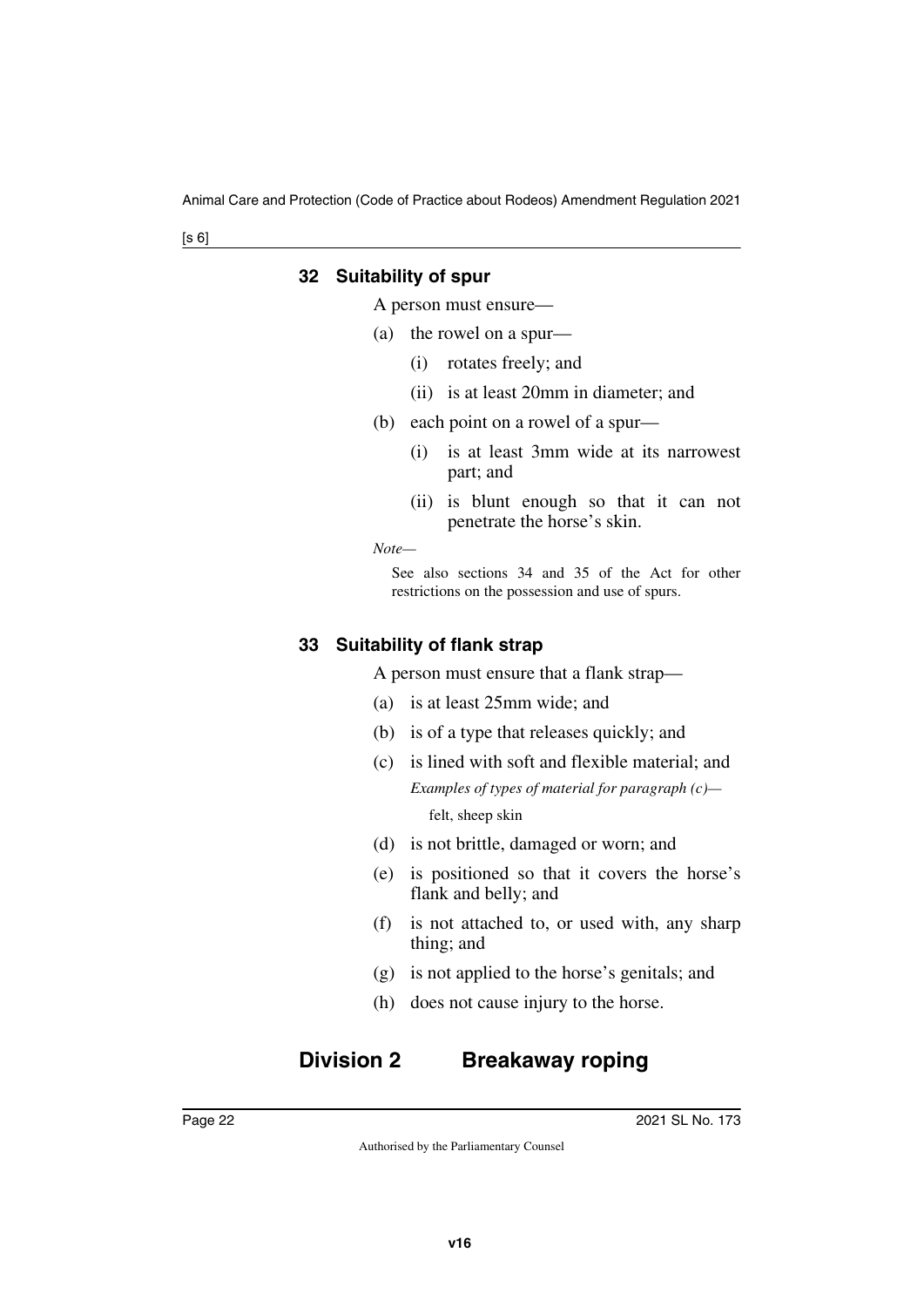[s 6]

## <span id="page-22-1"></span><span id="page-22-0"></span>**34 Meaning of** *breakaway roping Breakaway roping* is an activity in which—

- (a) a calf is released from a chute into an arena; and
- (b) a competitor, mounted on a horse—
	- (i) chases and ropes the calf; and
	- (ii) stops the horse, causing the rope to tighten and break a string tied between the rope and the competitor's saddle horn.

## <span id="page-22-3"></span><span id="page-22-2"></span>**35 Application of division**

This division applies in relation to using a calf for, and otherwise carrying on, the rodeo activity of breakaway roping at a rodeo.

## <span id="page-22-5"></span><span id="page-22-4"></span>**36 Suitability of calf**

A responsible person for the calf may allow the calf to be used for the rodeo activity only if—

- (a) the calf is at least 100kg; and
- (b) the calf is used for the activity no more than 3 times in a day; and
- (c) for a calf that has been used for the activity once or twice in a day—the calf is not used for the activity again on the same day unless it has been rested for at least 1 hour since it was last used for the activity.

#### <span id="page-22-7"></span><span id="page-22-6"></span>**37 Withdrawal of competitor for failing to complete rodeo activity**

(1) This section applies in relation to a competitor in the rodeo activity if—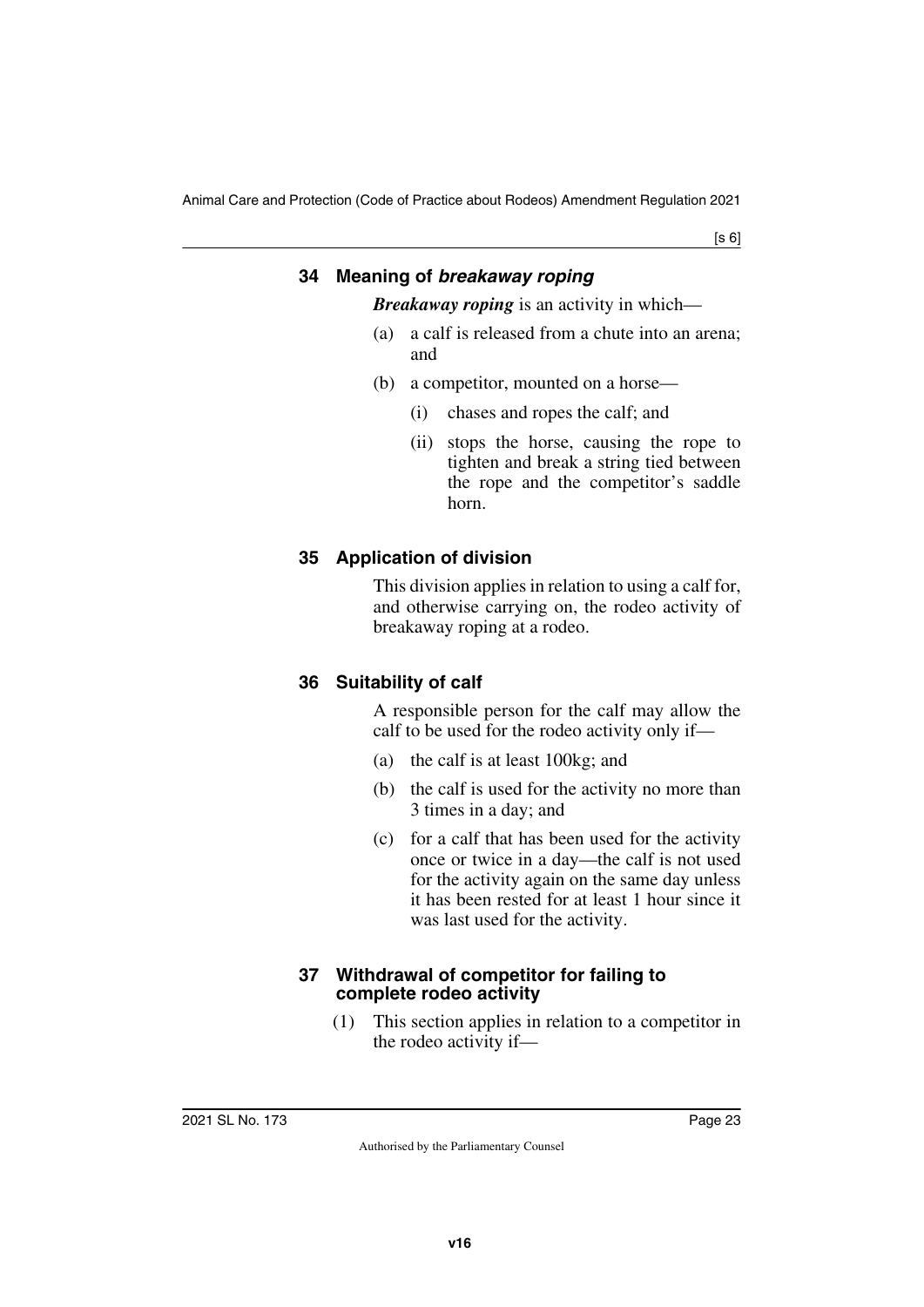| (a) the judge considers the calf has reached a |
|------------------------------------------------|
| relevant area near the opposite side of the    |
| arena and the competitor has failed to rope    |
| the calf as required; or                       |

- (b) 30 seconds have elapsed after the calf has been released from the chute and the judge considers the string tied between the rope and the competitor's saddle horn has not been broken as required.
- (2) The judge must direct the competitor to withdraw from the rodeo activity.
- (3) The competitor must comply with the direction.
- (4) In this section—

*opposite side*, of the arena, means that part of the side of the arena, regardless of its shape, that the judge considers is approximately opposite the chute.

*relevant area*, near the opposite side of the arena, means an area the judge considers is near enough to the opposite side of the arena for giving the direction under subsection (2).

## <span id="page-23-1"></span><span id="page-23-0"></span>**38 Use of head rope**

A person must ensure a head rope used for the rodeo activity is removed from the calf—

- (a) as soon as possible after the calf is roped by the competitor; or
- <span id="page-23-3"></span>(b) if the competitor is required to withdraw from the activity under section 37 or otherwise fails to properly complete the activity.

# <span id="page-23-2"></span>**Division 3 Bull riding and steer riding**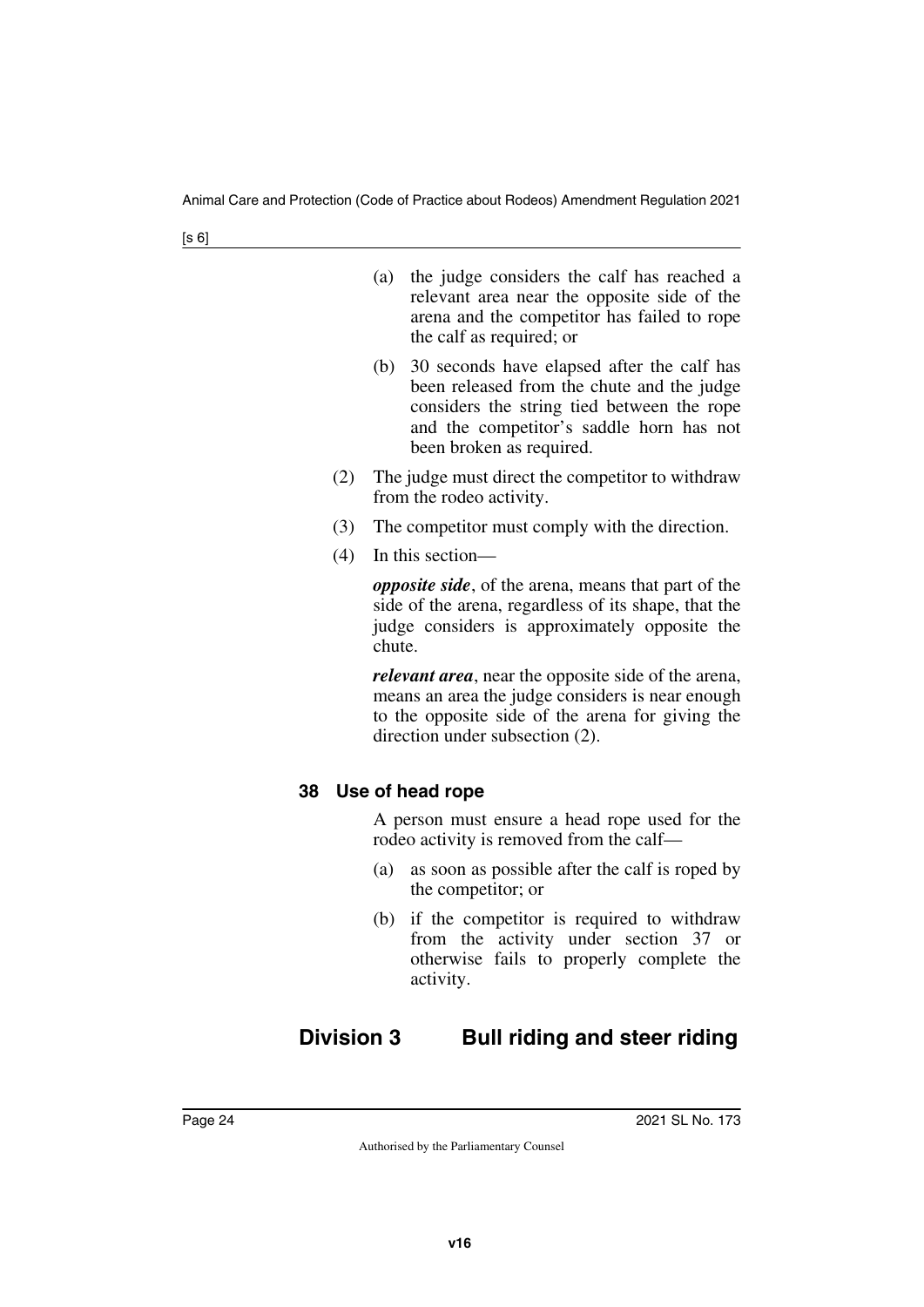#### <span id="page-24-1"></span><span id="page-24-0"></span>**39 Meaning of** *bull riding* **and** *steer riding*

- (1) *Bull riding* is an activity in which a competitor rides a bucking bull.
- (2) *Steer riding* is an activity in which a competitor rides a bucking steer.

#### <span id="page-24-3"></span><span id="page-24-2"></span>**40 Application of division**

This division applies in relation to using a bull or steer for, and otherwise carrying on, the rodeo activity of bull riding or steer riding at a rodeo.

#### <span id="page-24-5"></span><span id="page-24-4"></span>**41 Suitability of bull or steer**

A responsible person for the bull or steer may allow the animal to be used for the rodeo activity only if—

- (a) the animal is ridden by a person whose weight is no more than 20% of the live weight of the animal; and
- (b) the animal is used for the activity no more than 3 times in a day.

#### <span id="page-24-7"></span><span id="page-24-6"></span>**42 Suitability of ropes**

- (1) A person must ensure a bull rope or steer rope—
	- (a) is not attached to, or used with, any sharp thing; and
	- (b) does not have knots or hitches to prevent the rope falling freely after a competitor has dismounted or been thrown from the bull or steer; and
	- (c) does not cause injury to the bull or steer.
- (2) A person must ensure a flank rope—
	- (a) is made of soft cotton and has a diameter of at least 16mm; or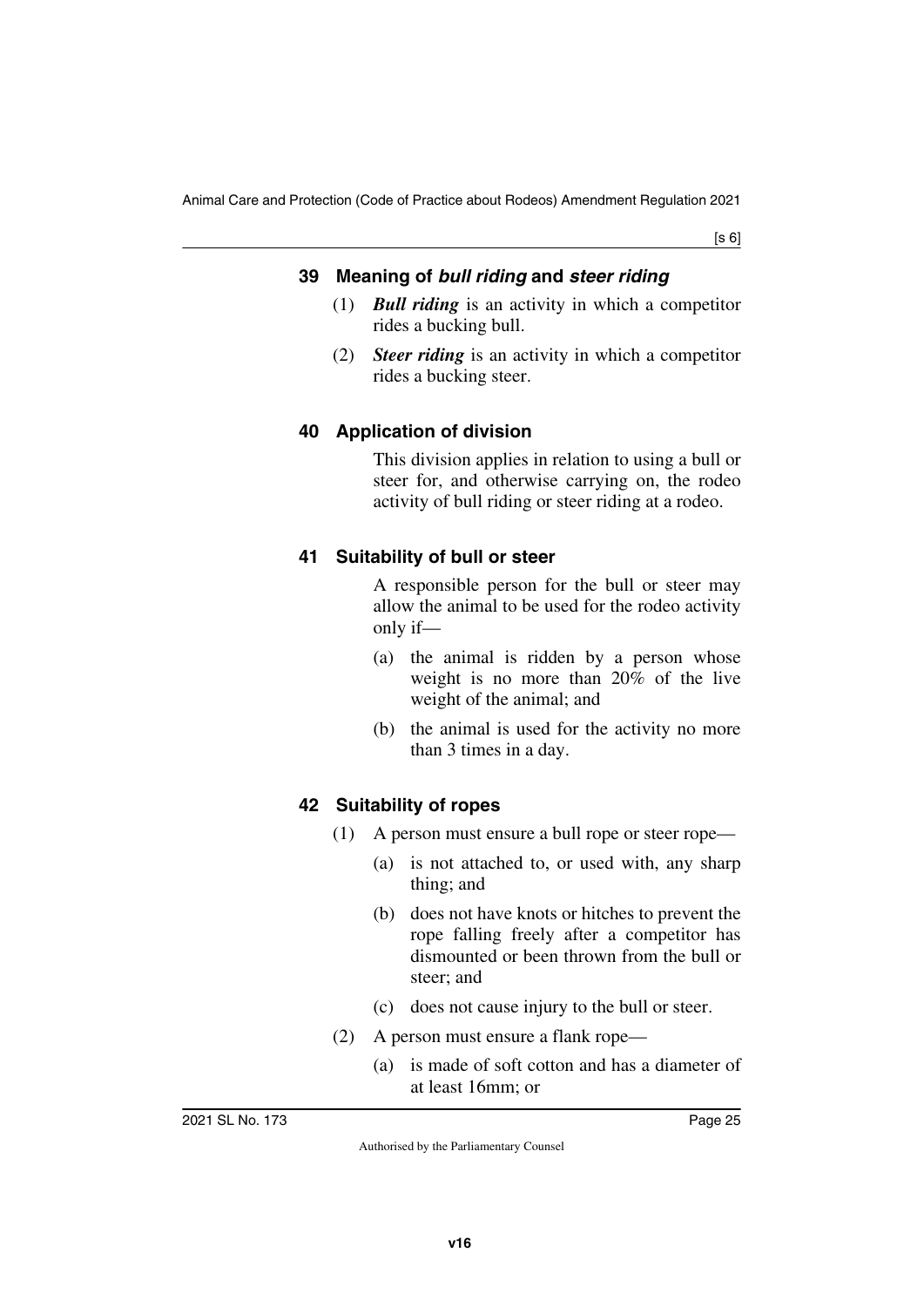(b) is covered or lined.

#### <span id="page-25-1"></span><span id="page-25-0"></span>**43 Suitability of spur**

A person must ensure—

- (a) the rowel on a spur—
	- (i) can move at least a quarter of a turn; and
	- (ii) is at least 20mm in diameter; and
- (b) each point on a rowel—
	- (i) is at least 3mm wide at its narrowest part; and
	- (ii) is blunt enough so that it can not penetrate the bull's or steer's skin.

*Note—*

<span id="page-25-3"></span>See also sections 34 and 35 of the Act for other restrictions on the possession and use of spurs.

# <span id="page-25-2"></span>**Division 4 Poddy riding**

## <span id="page-25-5"></span><span id="page-25-4"></span>**44 Meaning of** *poddy riding*

*Poddy riding* is an activity in which a competitor who is a child rides a bucking calf.

## <span id="page-25-7"></span><span id="page-25-6"></span>**45 Application of division**

This division applies in relation to using a calf for, and otherwise carrying on, the rodeo activity of poddy riding at a rodeo.

## <span id="page-25-9"></span><span id="page-25-8"></span>**46 Suitability of calf**

A responsible person for the calf may allow the calf to be used for the rodeo activity only if—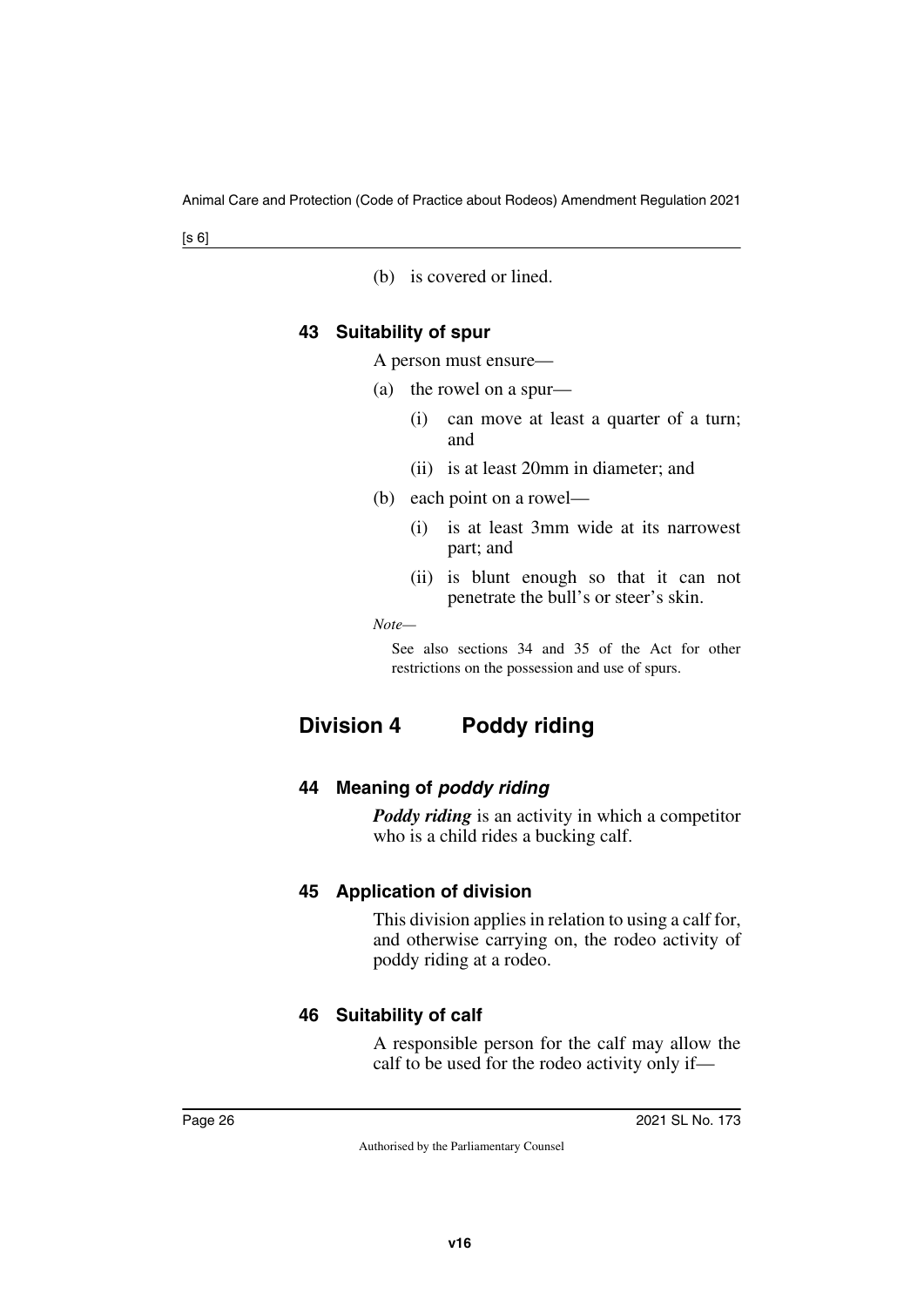- (a) the calf is ridden by a child whose weight is no more than 20% of the live weight of the calf; and
- (b) the calf is used for the activity no more than twice in a day.

## <span id="page-26-1"></span><span id="page-26-0"></span>**47 Handling of calf**

- (1) An adult must not ride the calf for the rodeo activity.
- (2) A person must ensure—
	- (a) spurs are not used on the calf; and
	- (b) the calf is not pulled by its ears or tail.

## <span id="page-26-2"></span>**Division 5 Rope and tie**

## <span id="page-26-5"></span><span id="page-26-4"></span>**48 Meaning of** *rope and tie*

<span id="page-26-3"></span>*Rope and tie* is an activity in which—

- (a) a calf is released from a chute into an arena; and
- (b) a competitor—
	- (i) while mounted on a horse, chases and ropes the calf; and
	- (ii) dismounts and grounds the calf on its side; and
	- (iii) restrains the calf by tying 3 of its legs together.

## <span id="page-26-7"></span><span id="page-26-6"></span>**49 Application of division**

This division applies in relation to using a calf for, and otherwise carrying on, the rodeo activity of rope and tie at a rodeo.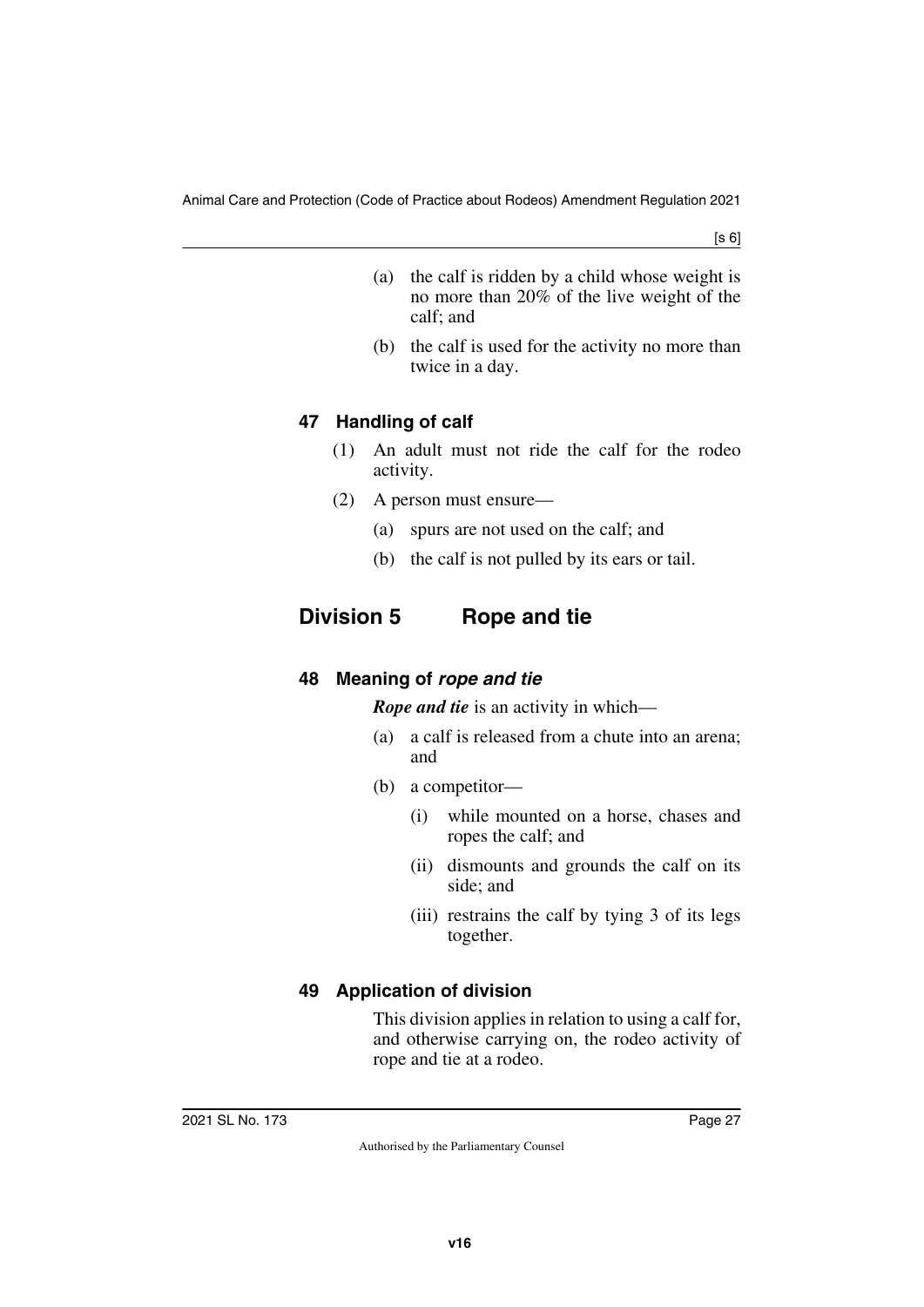#### <span id="page-27-1"></span><span id="page-27-0"></span>**50 Suitability of calf**

A responsible person for the calf may allow the calf to be used for the rodeo activity only if—

- (a) the calf is at least 100kg; and
- (b) the calf is used for the activity no more than 3 times in a day; and
- (c) for a calf that has been used for the activity once or twice in a day—the calf is not used for the activity again on the same day unless it has been rested for at least 1 hour since it was last used for the activity.

#### <span id="page-27-3"></span><span id="page-27-2"></span>**51 Withdrawal of competitor for failing to complete rodeo activity**

- (1) This section applies in relation to a competitor in the rodeo activity if—
	- (a) the judge considers the calf has reached a relevant area near the opposite side of the arena and the competitor has failed to rope the calf as required; or
	- (b) 30 seconds have elapsed after the calf has been released from the chute and the judge considers the competitor has failed to restrain the calf as required.
- (2) The judge must direct the competitor to withdraw from the activity.
- (3) The competitor must comply with the direction.
- (4) In this section—

*opposite side*, of the arena, means that part of the side of the arena, regardless of its shape, that the judge considers is approximately opposite the chute.

*relevant area*, near the opposite side of the arena, means an area the judge considers is near enough to the opposite side of the arena for giving the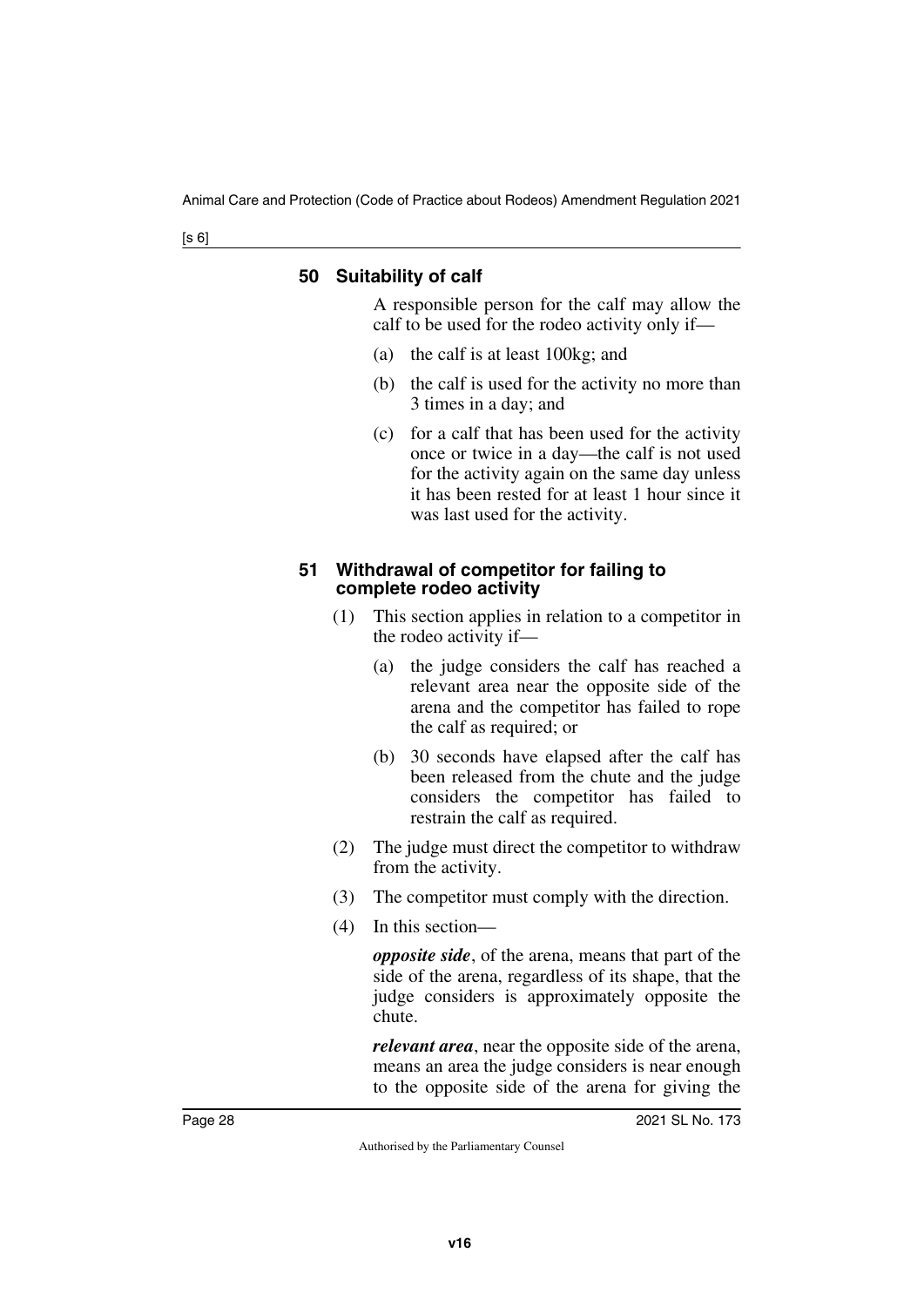direction under subsection (2).

#### <span id="page-28-1"></span><span id="page-28-0"></span>**52 Handling of calf**

A person must not—

- (a) pull the calf off its feet backwards; or
- (b) cause the calf to stop suddenly; or
- (c) use excessive force to ground the calf; or
- (d) suddenly throw the calf sideways; or
- (e) throw the calf onto its spine; or
- (f) drag the calf more than 1 metre; or
- (g) hit, jump on, or kick the calf.

## <span id="page-28-3"></span><span id="page-28-2"></span>**53 Use of approved roping safety device**

- (1) A person must use an approved roping safety device for the rodeo activity.
- (2) In this section—

## *approved roping safety device* means a device—

- (a) designed and constructed to reduce the risk of injury to the horse and calf used for the rodeo activity by reducing the force applied to the horse and calf when the calf is roped; and
- (b) approved by a designated rodeo association.

## <span id="page-28-5"></span><span id="page-28-4"></span>**54 Use of head and tie ropes**

A person must ensure the head rope and tie ropes used for the rodeo activity are removed from the calf—

(a) as soon as possible after the calf has been restrained under section 48(b)(iii); or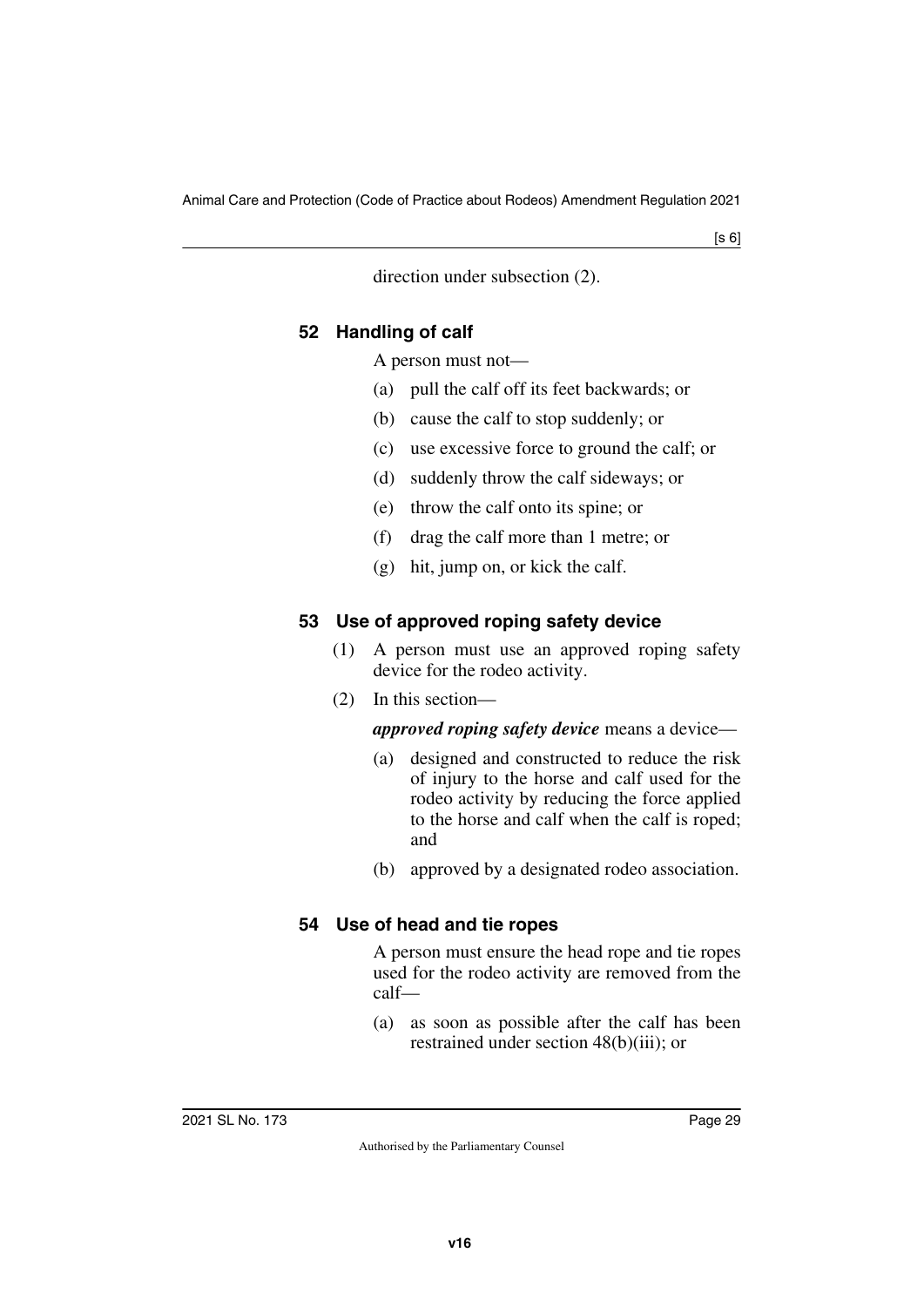<span id="page-29-1"></span>(b) if the competitor is required to withdraw from the activity under section 51 or otherwise fails to properly complete the activity.

# <span id="page-29-0"></span>**Division 6 Steer wrestling and chute dogging**

#### <span id="page-29-3"></span><span id="page-29-2"></span>**55 Meaning of** *steer wrestling* **and** *chute dogging*

- (1) *Steer wrestling* is an activity in which—
	- (a) a steer is released from a chute into an arena; and
	- (b) a competitor, mounted on a horse, rides parallel with the steer to ensure it runs in a straight line; and
	- (c) a second competitor grabs the steer's horns and wrestles it to the ground.
- (2) *Chute dogging* is an activity in which—
	- (a) a steer is released from a chute into an arena; and
	- (b) a competitor grabs the steer's horns and wrestles it to the ground.

## <span id="page-29-5"></span><span id="page-29-4"></span>**56 Application of division**

This division applies in relation to using a steer for, and otherwise carrying on, the rodeo activity of steer wrestling or chute dogging at a rodeo.

## <span id="page-29-7"></span><span id="page-29-6"></span>**57 Suitability of steer**

A responsible person for the steer may allow the steer to be used for the rodeo activity only if—

(a) the steer is at least 200kg; and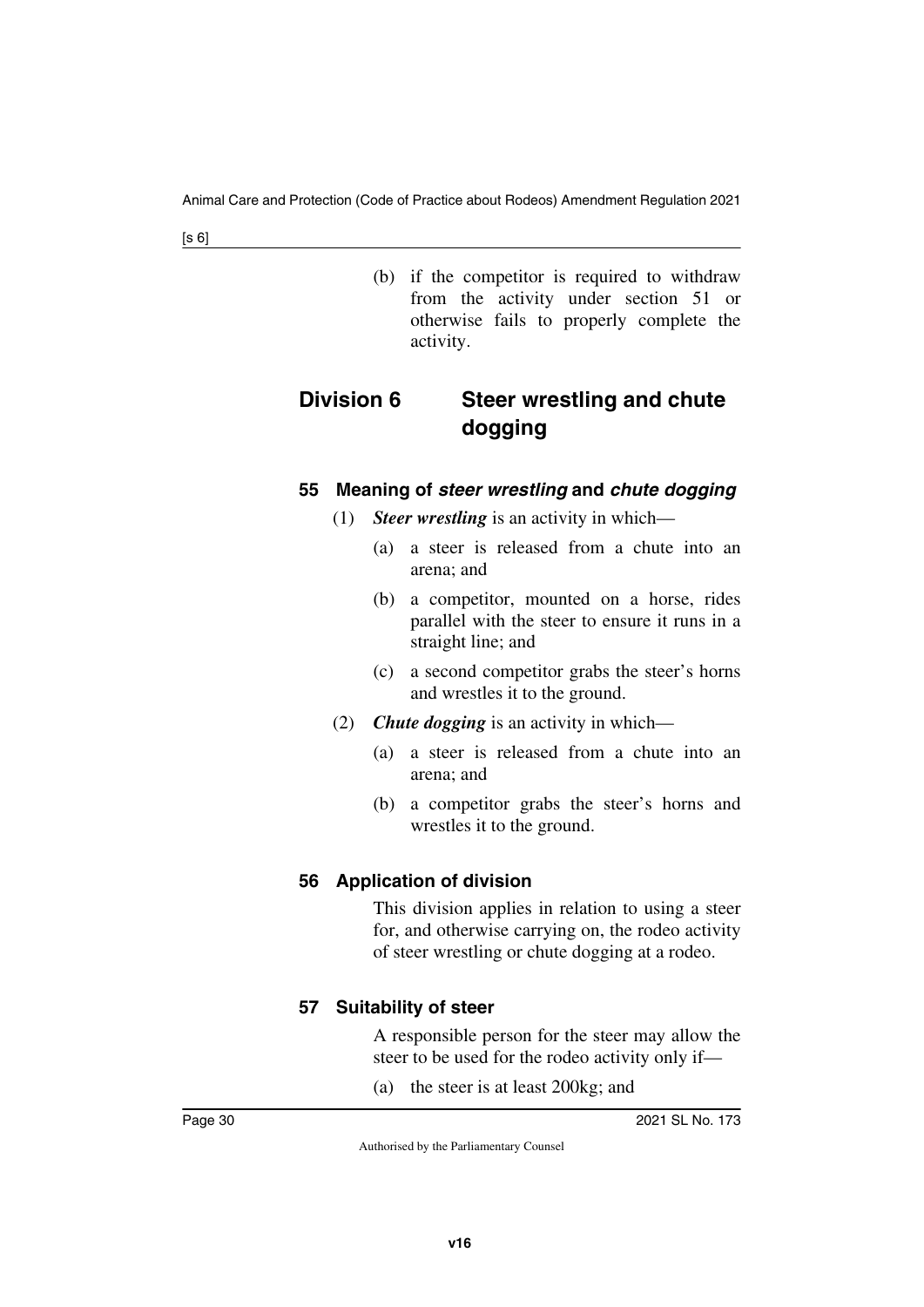- (b) the steer is used for the activity no more than 3 times in a day; and
- (c) on the day of the activity, the steer has not been used for any of the following rodeo activities—
	- (i) breakaway roping;
	- (ii) rope and tie;
	- (iii) team roping;
	- (iv) for using the steer for steer wrestling—chute dogging;
	- (v) for using the steer for chute dogging—steer wrestling.

#### <span id="page-30-1"></span><span id="page-30-0"></span>**58 Withdrawal of competitor for failing to complete rodeo activity**

- (1) This section applies in relation to each competitor in the rodeo activity if—
	- (a) 30 seconds have elapsed after the steer has been released from the chute; and
	- (b) either—
		- (i) for steer wrestling—the judge considers the second competitor has failed to ground the steer as required; or
		- (ii) for chute dogging—the judge considers the competitor has failed to ground the steer as required.
- (2) The judge must direct the competitor to withdraw from the rodeo activity.
- (3) The competitor must comply with the direction.

## <span id="page-30-3"></span><span id="page-30-2"></span>**59 Handling of steer**

A person must not place the person's fingers in the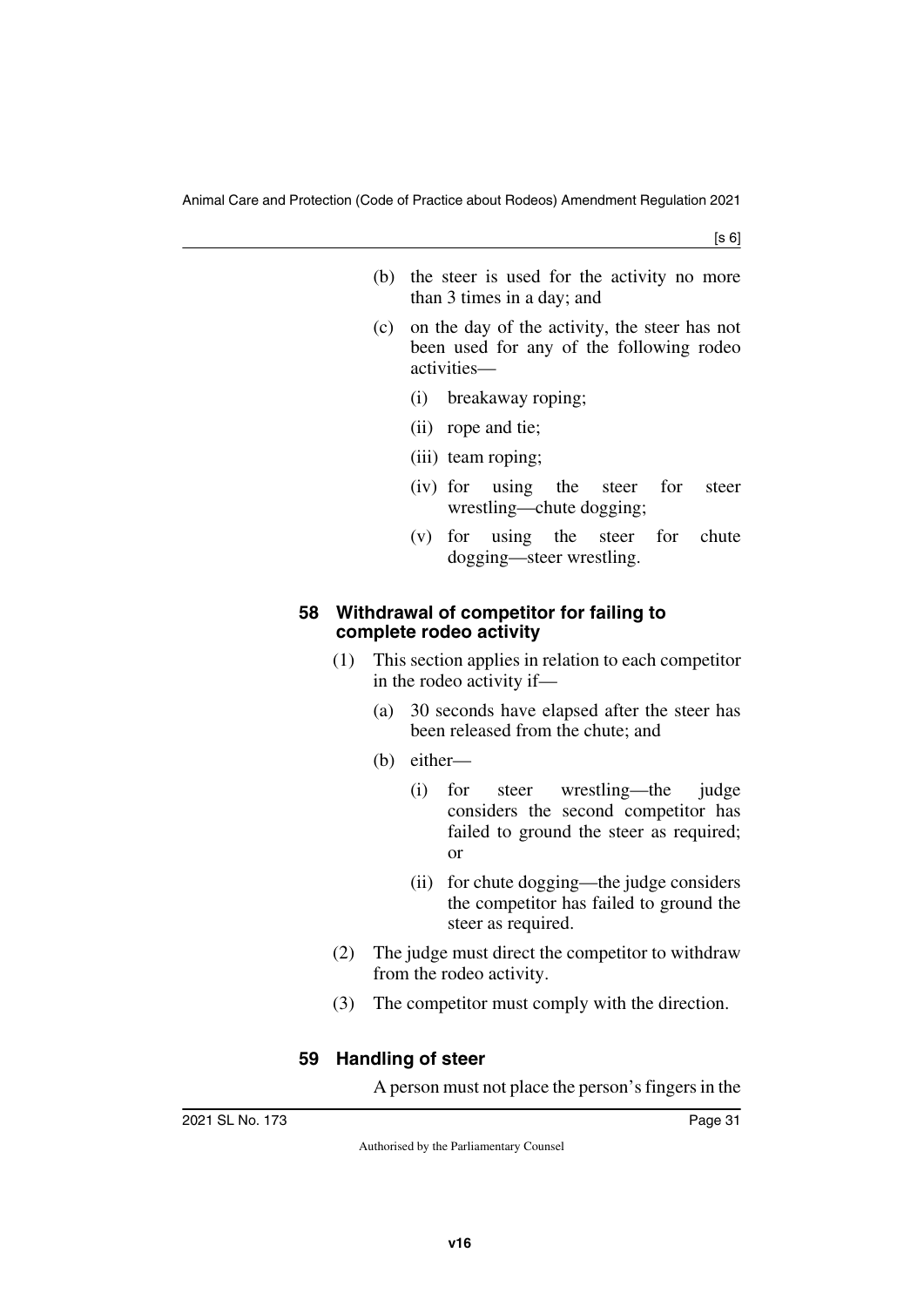<span id="page-31-1"></span>steer's eye sockets or nostrils or on the inner surface of its lips.

# <span id="page-31-0"></span>**Division 7 Team roping**

## <span id="page-31-3"></span><span id="page-31-2"></span>**60 Meaning of** *team roping*

*Team roping* is an activity in which—

- (a) a steer is released from a chute into an arena; and
- (b) a competitor, mounted on a horse, chases the steer and ropes its head or horns; and
- (c) a second competitor, also mounted on a horse, chases the steer and ropes its hind feet.

#### <span id="page-31-5"></span><span id="page-31-4"></span>**61 Application of division**

This division applies in relation to using a steer in, and otherwise carrying on, the rodeo activity of team roping at a rodeo.

#### <span id="page-31-7"></span><span id="page-31-6"></span>**62 Suitability of steer**

A responsible person for the steer may allow the steer to be used for the rodeo activity only if—

- (a) the steer is at least 200kg; and
- (b) the steer is used for the activity no more than 3 times in a day; and
- (c) on the day of the activity, the steer has not been used for any of the following rodeo activities—
	- (i) breakaway roping;
	- (ii) rope and tie;
	- (iii) steer wrestling;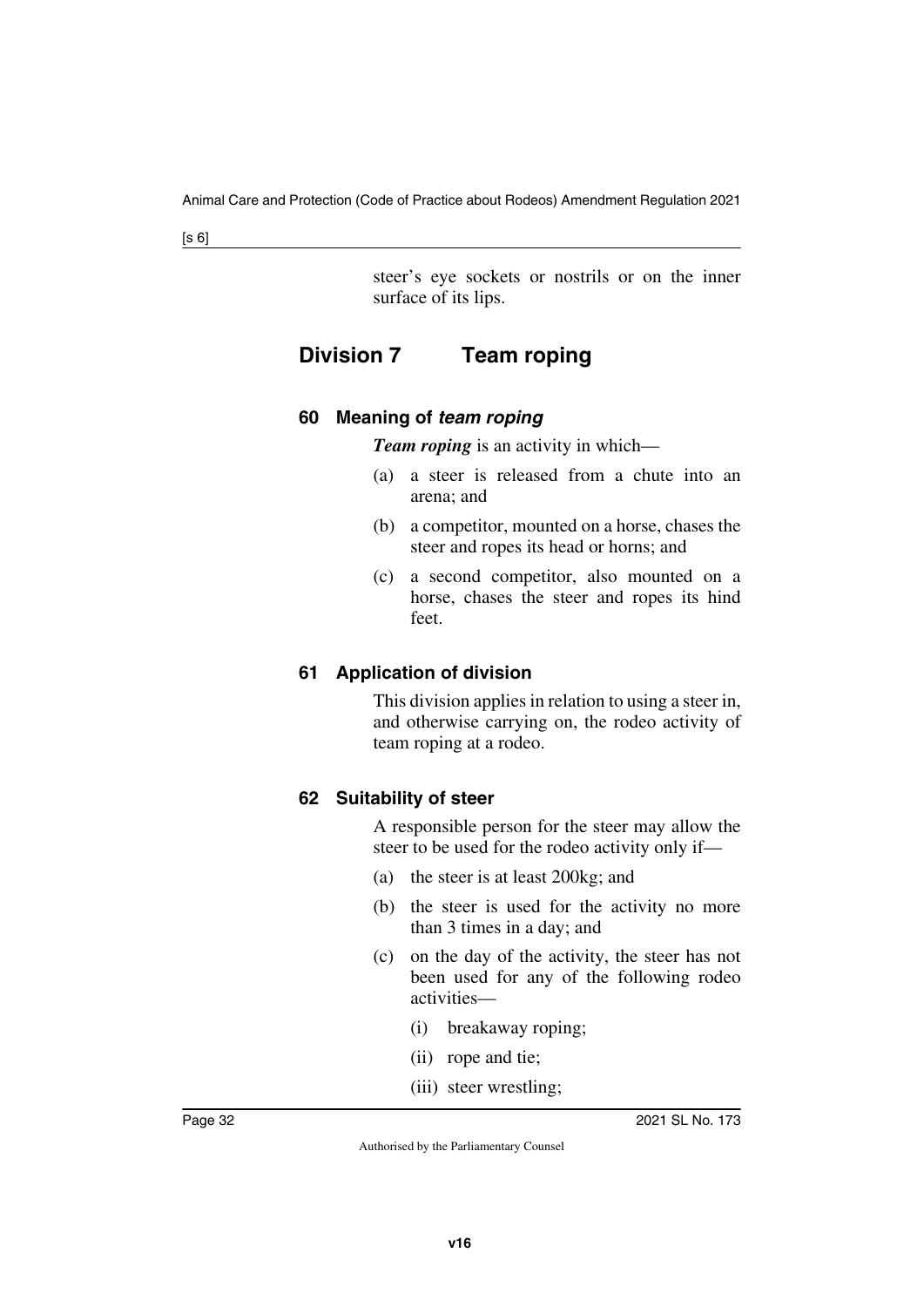(iv) chute dogging.

#### <span id="page-32-1"></span><span id="page-32-0"></span>**63 Withdrawal of competitor for failing to complete rodeo activity**

- (1) This section applies in relation to each competitor in the rodeo activity if—
	- (a) 30 seconds have elapsed after the steer has been released from the chute; and
	- (b) the judge considers the second competitor has failed to rope the steer's hind feet as required.
- (2) The judge must direct the competitor to withdraw from the rodeo activity.
- (3) The competitor must comply with the direction.

## <span id="page-32-3"></span><span id="page-32-2"></span>**64 Handling of steer**

A person must not—

- (a) rope the steer's hind feet unless the steer's head or horns have been roped and the steer has changed direction; or
- (b) use a rope to pull the steer to the extent that 1 or both of its front feet lift off the ground.

## <span id="page-32-5"></span><span id="page-32-4"></span>**65 Suitability of horn wraps**

- (1) A person must ensure—
	- (a) the steer has been fitted with horn wraps; and
	- (b) the horn wraps—
		- (i) are made of a suitable material; and
		- (ii) are fitted securely around the steer's head at the base of its horns; and
		- (iii) do not obscure the steer's vision.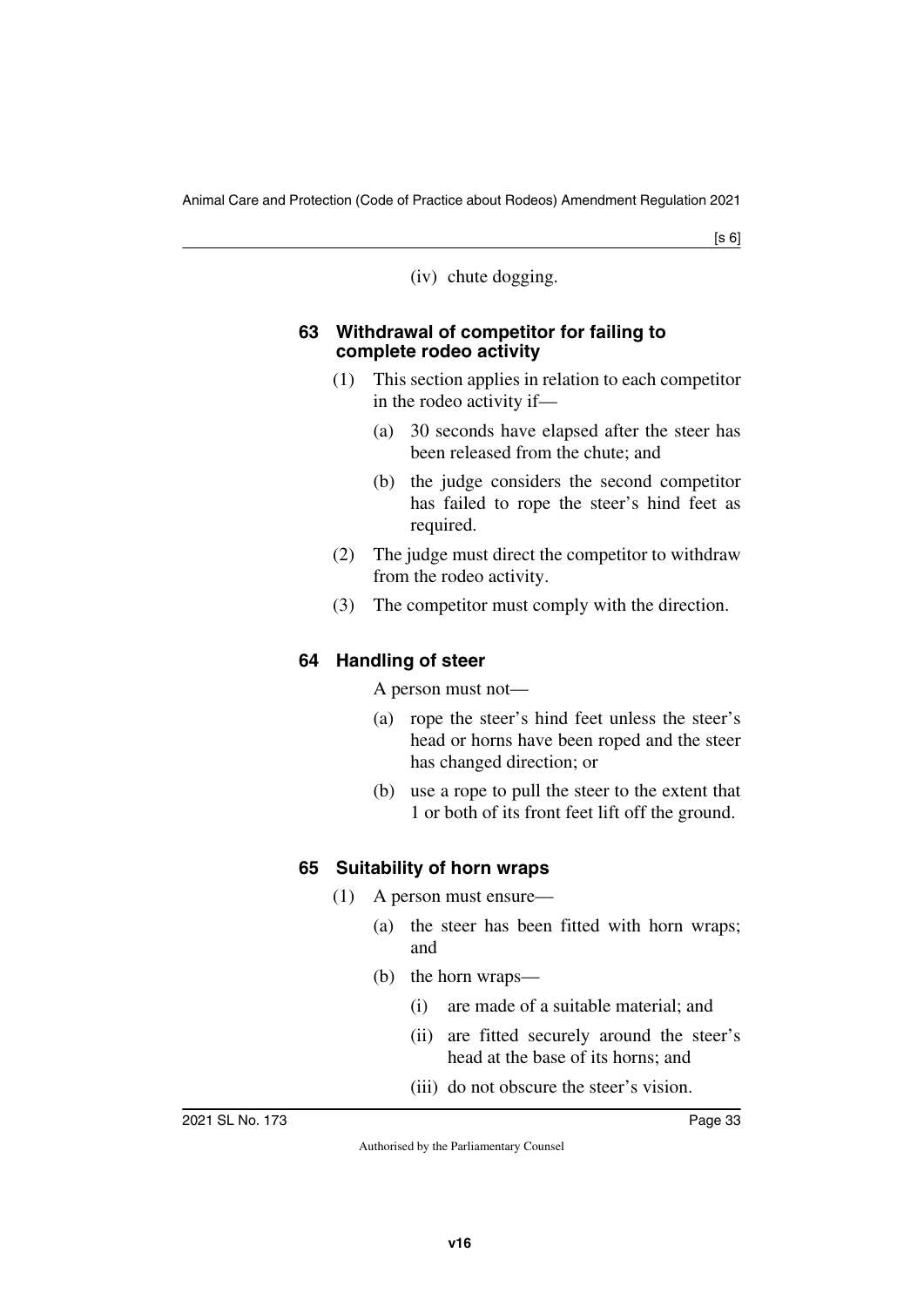(2) In this section—

<span id="page-33-1"></span>*horn wraps* mean pieces of material, fitted to a steer, that are designed and constructed to protect the ears and the base of the horns of the steer from injury.

# <span id="page-33-0"></span>**Part 7 Condition scores for rodeo animals**

#### <span id="page-33-3"></span><span id="page-33-2"></span>**66 Condition score for bovine**

- (1) A bovine that satisfies the descriptions mentioned in column 2 of an entry in the following table has the condition score mentioned opposite the descriptions in column 1 of the entry.
- (2) The entries for condition scores 1 and 5 in the table are included for information purposes only.

| Column <sub>1</sub>    | Column <sub>2</sub>                       |
|------------------------|-------------------------------------------|
| <b>Condition score</b> | <b>Descriptions of bovine</b>             |
| 1                      | the back bone is prominent                |
|                        | the hips and shoulder bones are prominent |
|                        | the ribs are clearly visible              |
|                        | the tail-head area is recessed            |
|                        | the body outline is skeletal              |
| $\overline{c}$         | the back bone is visible.                 |
|                        | the hips and shoulder bones are visible   |
|                        | the ribs are faintly visible              |
|                        | the tail-head area is slightly recessed   |
|                        | the body outline is skeletal              |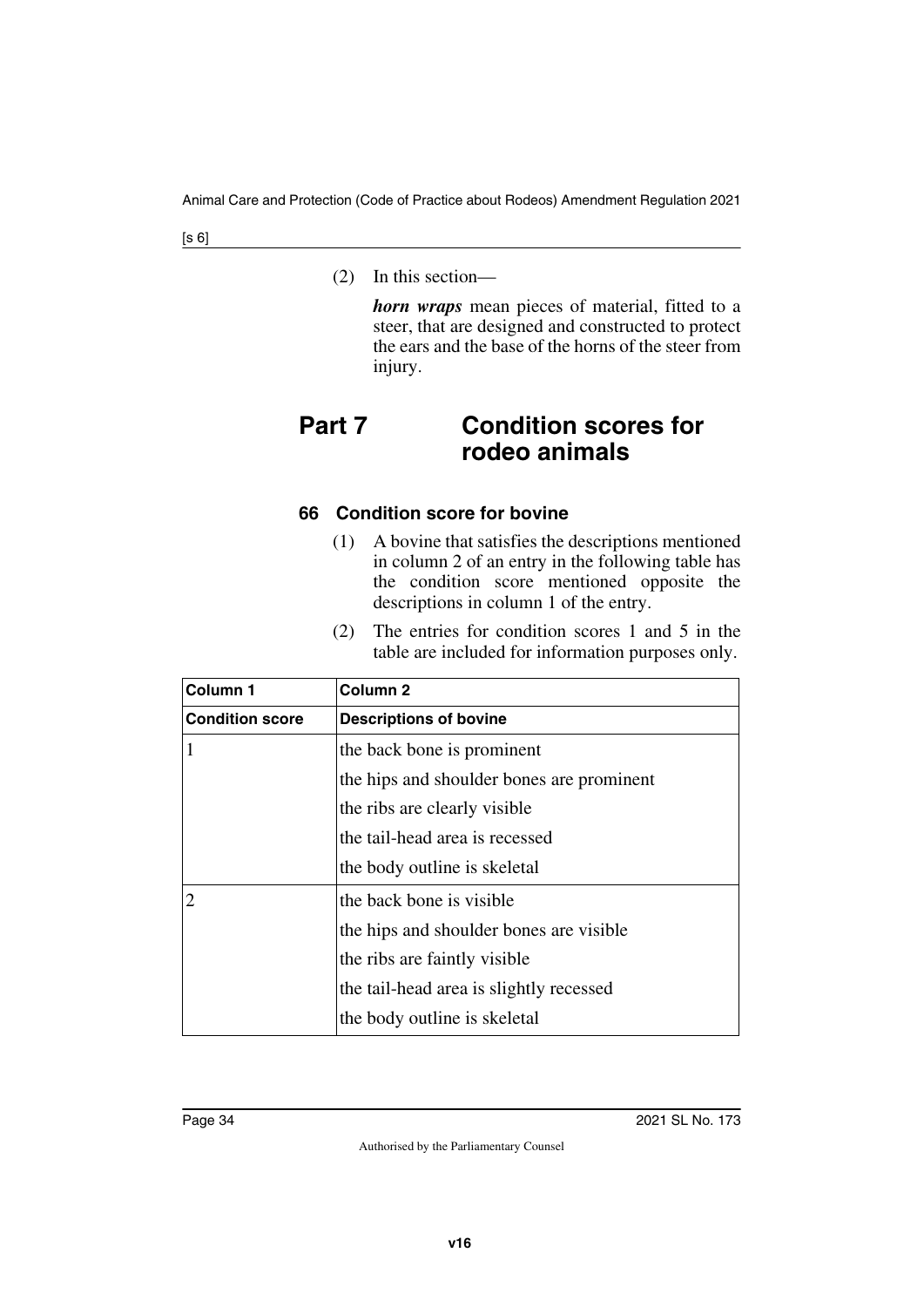[s 6]

| Column <sub>1</sub>    | Column <sub>2</sub>                      |
|------------------------|------------------------------------------|
| <b>Condition score</b> | <b>Descriptions of bovine</b>            |
| 3                      | the hip bones are faintly visible        |
|                        | the ribs are not visible                 |
|                        | the tail-head area is not recessed       |
|                        | the body outline is almost smooth        |
| $\overline{4}$         | the hip bones are not visible            |
|                        | the ribs are well covered                |
|                        | the tail-head area is slightly lumpy     |
|                        | the body outline is well rounded         |
| 5                      | the hip bones show the deposition of fat |
|                        | the ribs are very well covered           |
|                        | the tail-head area is very lumpy         |
|                        | the body outline is bulging with fat     |

## <span id="page-34-1"></span><span id="page-34-0"></span>**67 Condition score for horse**

- (1) A horse that satisfies the descriptions mentioned in column 2 of an entry in the following table has the condition score mentioned opposite the descriptions in column 1 of the entry.
- (2) The entries for condition scores 1, 2 and 5 in the table are included for information purposes only.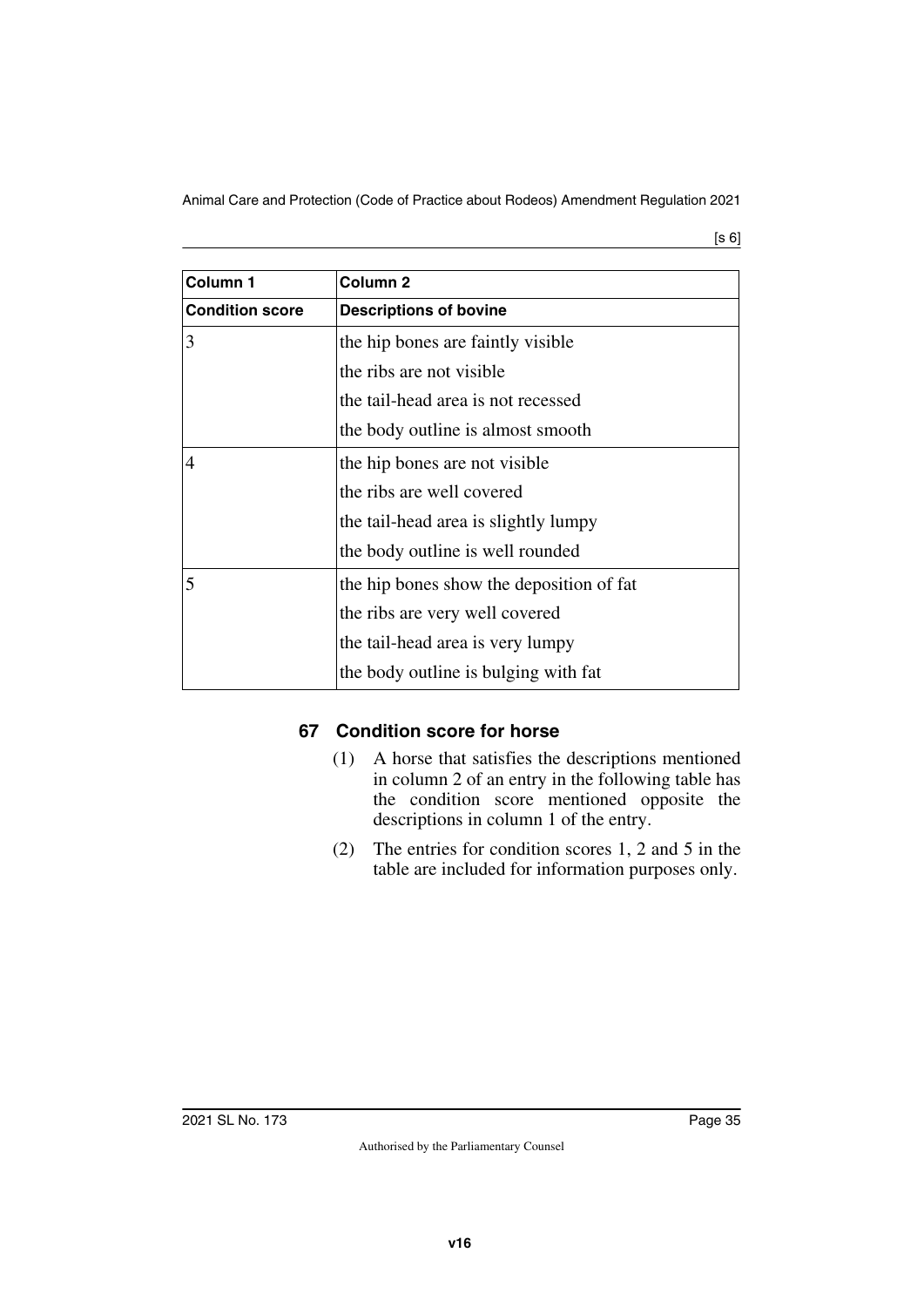[s 6]

| Column 1               | Column <sub>2</sub>                               |
|------------------------|---------------------------------------------------|
| <b>Condition score</b> | <b>Descriptions of horse</b>                      |
| 1                      | the rump is sunken                                |
|                        | the poverty line in the hindquarters is prominent |
|                        | there is a cavity under the tail                  |
|                        | the ribs are prominent                            |
|                        | the backbone and croup are prominent              |
|                        | the neck is narrow and slack                      |
| $\overline{2}$         | the rump is flat on either side of the backbone   |
|                        | the poverty line is visible                       |
|                        | the ribs are just visible                         |
|                        | the neck is narrow but firm                       |
|                        | the backbone is covered                           |
| 3                      | the rump is rounded                               |
|                        | the ribs are just covered but easily felt         |
|                        | there is no crest on the neck                     |
|                        | the neck is firm                                  |
| $\overline{4}$         | the rump is well-rounded                          |
|                        | there is a gutter along the back                  |
|                        | the ribs and pelvis are hard to feel              |
|                        | there is a slight crest on the neck               |
| 5                      | the rump is bulging                               |
|                        | there is a deep gutter along the back             |
|                        | the ribs are buried                               |
|                        | there is a marked crest on the neck               |
|                        | there are folds and lumps of fat around the neck  |